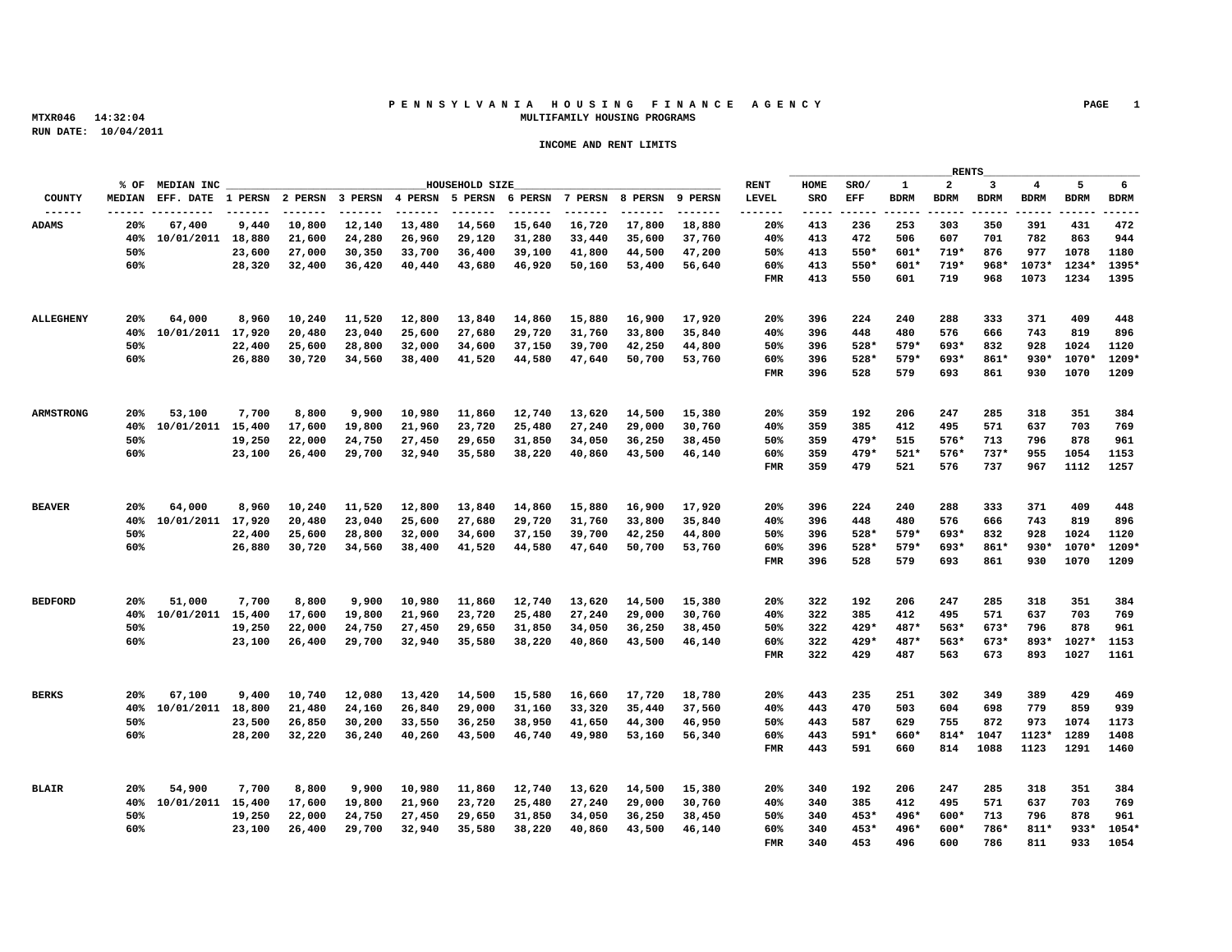# P E N N S Y L V A N I A H O U S I N G F I N A N C E A G E N C Y <sup>PAGE</sup> 2<br>MULTIFAMILY HOUSING PROGRAMS  **MTXR046 14:32:04 MULTIFAMILY HOUSING PROGRAMS**

|                 |                 |                                                                               |  |                |  |                                                                        |      |                                                |  | RENTS   |                     |  |
|-----------------|-----------------|-------------------------------------------------------------------------------|--|----------------|--|------------------------------------------------------------------------|------|------------------------------------------------|--|---------|---------------------|--|
|                 | % OF MEDIAN INC |                                                                               |  | HOUSEHOLD SIZE |  |                                                                        | RENT | HOME SRO/ 1 2 3 4 5 6                          |  |         |                     |  |
|                 |                 |                                                                               |  |                |  |                                                                        |      |                                                |  |         |                     |  |
|                 |                 |                                                                               |  |                |  |                                                                        |      |                                                |  |         |                     |  |
| <b>BRADFORD</b> | 20% 50.600      |                                                                               |  |                |  | 7,700 8,800 9,900 10,980 11,860 12,740 13,620 14,500 15,380            |      | 20% 275 192 206 247 285 318 351 384            |  |         |                     |  |
|                 |                 | 40% 10/01/2011 15,400 17,600 19,800 21,960 23,720 25,480 27,240 29,000 30,760 |  |                |  |                                                                        |      | 40% 275 367 412 495 571 637 703 769            |  |         |                     |  |
|                 |                 |                                                                               |  |                |  | 19,250 22,000 24,750 27,450 29,650 31,850 34,050 36.250 38.450         |      | 50% 275 367* 491* 563* 704* 796 878 961        |  |         |                     |  |
|                 | 60%             |                                                                               |  |                |  | 23,100 26,400 29,700 32,940 35,580 38,220 40,860 43,500 46,140         |      | 60% 275 367* 491* 563* 704* 863* 992* 1122*    |  |         |                     |  |
|                 |                 |                                                                               |  |                |  |                                                                        |      | FMR 275 367 491 563 704 863 992 1122           |  |         |                     |  |
|                 |                 |                                                                               |  |                |  |                                                                        |      |                                                |  |         |                     |  |
|                 |                 |                                                                               |  |                |  |                                                                        |      |                                                |  |         |                     |  |
| BUCKS           |                 | 20% 80,400 11,260 12,880 14,480 16,080 17,380 18,660 19,940 21,240 22,520     |  |                |  |                                                                        |      | 20% 591 281 301 362 418 466 514 563            |  |         |                     |  |
|                 |                 | 40% 10/01/2011 22,520 25,760 28,960 32,160 34,760 37,320 39,880 42,480 45,040 |  |                |  |                                                                        |      | 40% 591 563 603 724 836 933 1029 1126          |  |         |                     |  |
|                 | 50%             |                                                                               |  |                |  | 28,150 32,200 36,200 40,200 43,450 46,650 49,850 53,100 56,300         |      | 50% 591 703 754 905 1045 1166 1286 1407        |  |         |                     |  |
|                 | 60%             |                                                                               |  |                |  | 33,780 38,640 43,440 48,240 52,140 55,980 59,820 63,720 67,560         |      | 60% 591 788* 899* 1075* 1254 1399 1544 1689    |  |         |                     |  |
|                 |                 |                                                                               |  |                |  |                                                                        |      | FMR 591 788 899 1075 1315 1586 1824 2062       |  |         |                     |  |
|                 |                 |                                                                               |  |                |  |                                                                        |      |                                                |  |         |                     |  |
|                 |                 |                                                                               |  |                |  |                                                                        |      |                                                |  |         |                     |  |
| <b>BUTLER</b>   |                 | 20% 64,000 8,960 10,240 11,520 12,800 13,840 14,860 15,880 16,900 17,920      |  |                |  |                                                                        |      | 20% 396 224 240 288 333 371 409 448            |  |         |                     |  |
|                 |                 | 40% 10/01/2011 17,920 20,480 23,040 25,600 27,680 29,720 31,760 33,800 35,840 |  |                |  |                                                                        |      | 40% 396 448 480 576 666 743 819 896            |  |         |                     |  |
|                 | 50%             |                                                                               |  |                |  | 22,400 25,600 28,800 32,000 34,600 37,150 39,700 42,250 44,800         |      | 50% 396 528* 579* 693* 832 928 1024 1120       |  |         |                     |  |
|                 | 60%             |                                                                               |  |                |  | 26,880 30,720 34,560 38,400 41,520 44,580 47,640 50,700 53,760         |      | 60% 396 528* 579* 693* 861* 930* 1070* 1209*   |  |         |                     |  |
|                 |                 |                                                                               |  |                |  |                                                                        |      | FMR 396 528 579 693 861 930 1070 1209          |  |         |                     |  |
|                 |                 |                                                                               |  |                |  |                                                                        |      |                                                |  |         |                     |  |
|                 |                 |                                                                               |  |                |  |                                                                        |      |                                                |  |         |                     |  |
|                 | 20% 51,700      |                                                                               |  |                |  | 7,700 8,800 9,900 10,980 11,860 12,740 13,620 14,500 15,380            |      | 20  338  192  206  247  285  318  351  384     |  |         |                     |  |
|                 |                 | 40% 10/01/2011 15,400 17,600 19,800 21,960 23,720 25,480 27,240 29,000 30,760 |  |                |  |                                                                        |      | 40% 338 385 412 495 571 637 703 769            |  |         |                     |  |
|                 | 50%             |                                                                               |  |                |  | 19,250  22,000  24,750  27,450  29,650  31,850  34,050  36,250  38,450 |      | 50% 338 450* 458* 563* 709* 796 878 961        |  |         |                     |  |
|                 |                 |                                                                               |  |                |  |                                                                        |      |                                                |  |         |                     |  |
|                 | 60%             |                                                                               |  |                |  | 23,100 26,400 29,700 32,940 35,580 38,220 40,860 43,500 46,140         |      | 60% 338 450* 458* 563* 709* 812* 934* 1056*    |  |         |                     |  |
|                 |                 |                                                                               |  |                |  |                                                                        |      | FMR 338 450 458 563 709 812 934 1056           |  |         |                     |  |
|                 |                 |                                                                               |  |                |  |                                                                        |      |                                                |  |         |                     |  |
|                 |                 |                                                                               |  |                |  |                                                                        |      |                                                |  |         |                     |  |
| CAMERON         | 20% 54,200      |                                                                               |  |                |  | 7,700 8,800 9,900 10,980 11,860 12,740 13,620 14,500 15,380            |      | 20% 352 192 206 247 285 318 351 384            |  |         |                     |  |
|                 |                 | 40% 10/01/2011 15,400 17,600 19,800 21,960 23,720 25,480 27,240 29,000 30,760 |  |                |  |                                                                        |      | 40% 352 385 412 495 571 637 703 769            |  |         |                     |  |
|                 | 50%             |                                                                               |  |                |  | 19,250 22,000 24,750 27,450 29,650 31,850 34,050 36,250 38,450         |      | 50% 352 469* 486* 563* 713 796 878 961         |  |         |                     |  |
|                 | 60%             |                                                                               |  |                |  | 23,100 26,400 29,700 32,940 35,580 38,220 40,860 43,500 46,140         |      | 60% 352 469* 486* 563* 747* 803* 923* 1044*    |  |         |                     |  |
|                 |                 |                                                                               |  |                |  |                                                                        |      | FMR 352 469 486 563 747 803 923 1044           |  |         |                     |  |
|                 |                 |                                                                               |  |                |  |                                                                        |      |                                                |  |         |                     |  |
|                 |                 |                                                                               |  |                |  |                                                                        |      |                                                |  |         |                     |  |
| CARRON          |                 | 20% 72,300 10,140 11,580 13,020 14,460 15,620 16,780 17,940 19,100 20,240     |  |                |  |                                                                        |      | 20% 497 253 271 325 376 419 463 506            |  |         |                     |  |
|                 |                 | 40% 10/01/2011 20,280 23,160 26,040 28,920 31,240 33,560 35,880 38,200 40,480 |  |                |  |                                                                        |      | 40% 497 507 543 651 752 839 926 1012           |  |         |                     |  |
|                 | 50%             |                                                                               |  |                |  | 25,350 28,950 32,550 36,150 39,050 41,950 44,850 47,750 50,600         |      | 50% 497 633 678 813 940 1048 1157 1265         |  |         |                     |  |
|                 | 60%             |                                                                               |  |                |  | 30,420 34,740 39,060 43,380 46,860 50,340 53,820 57.300 60.720         |      | 60% 497 662* 806* 954* 1128 1258 1389 1518     |  |         |                     |  |
|                 |                 |                                                                               |  |                |  |                                                                        |      | FMR 497 662 806 954 1234 1306 1502 1698        |  |         |                     |  |
|                 |                 |                                                                               |  |                |  |                                                                        |      |                                                |  |         |                     |  |
|                 |                 |                                                                               |  |                |  |                                                                        |      |                                                |  |         |                     |  |
| <b>CENTRE</b>   |                 | 20% 67,300 9,440 10,780 12,120 13,460 14,540 15,620 16,700 17,780 18,840      |  |                |  |                                                                        |      | 20% 482 236 252                                |  | 303 350 | 390 431 471         |  |
|                 |                 | 40% 10/01/2011 18,880 21,560 24,240 26,920 29,080 31,240 33,400 35,560 37,680 |  |                |  |                                                                        |      | 40% 482 472 505                                |  |         | 606 700 781 862 942 |  |
|                 | 50%             |                                                                               |  |                |  | 23,600  26,950  30,300  33,650  36,350  39,050  41,750  44,450  47,100 |      | 50% 482 590 631 757 875 976 1077 1177          |  |         |                     |  |
|                 | 60%             |                                                                               |  |                |  | 28,320 32,340 36,360 40,380 43,620 46,860 50,100 53,340 56,520         |      | 60% 482 642* 716* 843* 1007* 1039* 1195* 1351* |  |         |                     |  |
|                 |                 |                                                                               |  |                |  |                                                                        |      | FMR 482 642 716 843 1007 1039 1195 1351        |  |         |                     |  |
|                 |                 |                                                                               |  |                |  |                                                                        |      |                                                |  |         |                     |  |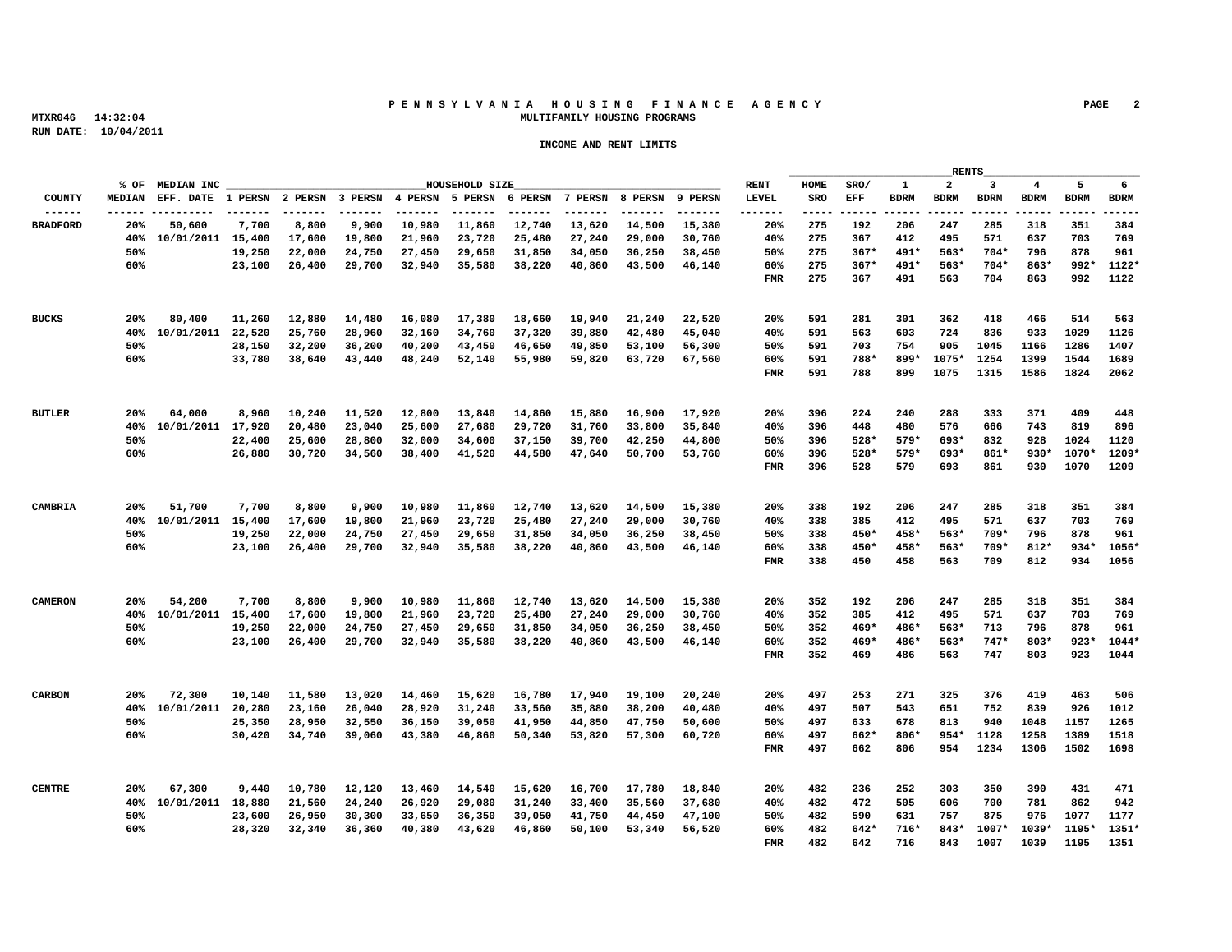# P E N N S Y L V A N I A H O U S I N G F I N A N C E A G E N C Y KAGE 3<br>MULTIFAMILY HOUSING PROGRAMS  **MTXR046 14:32:04 MULTIFAMILY HOUSING PROGRAMS**

|            |     |                 |                                                                                                                                  |  |                |  |  |      | <u> The Common State Common State Common State Common State Common State Common State Common State Common State Common State Common State Common State Common State Common State Common State Common State Common State Common S</u> |  | RENTS |                                                                                        |  |
|------------|-----|-----------------|----------------------------------------------------------------------------------------------------------------------------------|--|----------------|--|--|------|--------------------------------------------------------------------------------------------------------------------------------------------------------------------------------------------------------------------------------------|--|-------|----------------------------------------------------------------------------------------|--|
|            |     | % OF MEDIAN INC |                                                                                                                                  |  | HOUSEHOLD SIZE |  |  | RENT |                                                                                                                                                                                                                                      |  |       | HOME SRO/ 1 2 3 4 5 6                                                                  |  |
|            |     |                 |                                                                                                                                  |  |                |  |  |      |                                                                                                                                                                                                                                      |  |       |                                                                                        |  |
|            |     |                 |                                                                                                                                  |  |                |  |  |      |                                                                                                                                                                                                                                      |  |       |                                                                                        |  |
|            |     |                 | 20% 80,400 11,260 12,880 14,480 16,080 17,380 18,660 19,940 21,240 22,520                                                        |  |                |  |  |      |                                                                                                                                                                                                                                      |  |       | 20% 591 281 301 362 418 466 514 563<br>40% 591 563 603 724 836 933 1029 1126           |  |
|            |     |                 | 40% 10/01/2011 22,520 25,760 28,960 32,160 34,760 37,320 39,880 42,480 45,040                                                    |  |                |  |  |      |                                                                                                                                                                                                                                      |  |       |                                                                                        |  |
|            |     |                 | 28,150 32,200 36,200 40,200 43,450 46,650 49,850 53.100 56.300<br>33,780 38,640 43,440 48,240 52,140 55,980 59,820 63,720 67,560 |  |                |  |  |      |                                                                                                                                                                                                                                      |  |       | 50% 591 703 754 905 1045 1166 1286 1407<br>60% 591 788* 899* 1075* 1254 1399 1544 1689 |  |
|            | 60% |                 |                                                                                                                                  |  |                |  |  |      |                                                                                                                                                                                                                                      |  |       | FMR 591 788 899 1075 1315 1586 1824 2062                                               |  |
|            |     |                 |                                                                                                                                  |  |                |  |  |      |                                                                                                                                                                                                                                      |  |       |                                                                                        |  |
|            |     |                 |                                                                                                                                  |  |                |  |  |      |                                                                                                                                                                                                                                      |  |       |                                                                                        |  |
|            |     |                 | 20% 53,200 7,700 8,800 9,900 10,980 11,860 12,740 13,620 14,500 15,380                                                           |  |                |  |  |      |                                                                                                                                                                                                                                      |  |       | 20% 351 192 206 247 285 318 351 384                                                    |  |
|            |     |                 | 40% 10/01/2011 15,400 17,600 19,800 21,960 23,720 25,480 27,240 29,000 30,760                                                    |  |                |  |  |      |                                                                                                                                                                                                                                      |  |       | 40% 351 385 412 495 571 637 703 769                                                    |  |
|            | 50% |                 | 19,250  22,000  24,750  27,450  29,650  31,850  34,050  36,250  38,450                                                           |  |                |  |  |      |                                                                                                                                                                                                                                      |  |       | 50% 351 468* 508* 563* 713 751* 864* 961                                               |  |
|            | 60% |                 | 23,100 26,400 29,700 32,940 35,580 38,220 40,860 43,500 46,140                                                                   |  |                |  |  |      |                                                                                                                                                                                                                                      |  |       | 60% 351 468* 508* 563* 718* 751* 864* 976*                                             |  |
|            |     |                 |                                                                                                                                  |  |                |  |  |      |                                                                                                                                                                                                                                      |  |       | FMR 351 468 508 563 718 751 864 976                                                    |  |
|            |     |                 |                                                                                                                                  |  |                |  |  |      |                                                                                                                                                                                                                                      |  |       |                                                                                        |  |
|            |     |                 |                                                                                                                                  |  |                |  |  |      |                                                                                                                                                                                                                                      |  |       |                                                                                        |  |
| CLEARFIELD |     | 20% 48,300      | 7,700 8,800 9,900 10,980 11,860 12,740 13,620 14,500 15,380                                                                      |  |                |  |  |      |                                                                                                                                                                                                                                      |  |       | 20% 322 192 206 247 285 318 351 384                                                    |  |
|            |     |                 | 40% 10/01/2011 15,400 17,600 19,800 21,960 23,720 25,480 27,240 29,000 30,760                                                    |  |                |  |  |      |                                                                                                                                                                                                                                      |  |       | 40% 322 385 412 495 571 637 703 769                                                    |  |
|            | 50% |                 | 19,250  22,000  24,750  27,450  29,650  31,850  34,050  36,250  38,450                                                           |  |                |  |  |      |                                                                                                                                                                                                                                      |  |       | 50% 322 429* 473* 563* 713 796 878 961                                                 |  |
|            | 60% |                 | 23,100 26,400 29,700 32,940 35,580 38,220 40,860 43,500 46,140                                                                   |  |                |  |  |      |                                                                                                                                                                                                                                      |  |       | 60% 322 429* 473* 563* 807* 952* 1054 1153                                             |  |
|            |     |                 |                                                                                                                                  |  |                |  |  |      |                                                                                                                                                                                                                                      |  |       | FMR 322 429 473 563 807 952 1095 1238                                                  |  |
|            |     |                 |                                                                                                                                  |  |                |  |  |      |                                                                                                                                                                                                                                      |  |       |                                                                                        |  |
|            |     |                 |                                                                                                                                  |  |                |  |  |      |                                                                                                                                                                                                                                      |  |       |                                                                                        |  |
| CLINTON    |     | 20% 50,900      | 7,700 8,800 9,900 10,980 11,860 12,740 13,620 14,500 15,380                                                                      |  |                |  |  |      |                                                                                                                                                                                                                                      |  |       | 20% 389 192 206 247 285 318 351 384                                                    |  |
|            |     |                 | 40% 10/01/2011 15,400 17,600 19,800 21,960 23,720 25,480 27,240 29,000 30,760                                                    |  |                |  |  |      | 40% 389 385 412 495 571                                                                                                                                                                                                              |  |       | 637 703 769                                                                            |  |
|            | 50% |                 | 19,250  22,000  24,750  27,450  29,650  31,850  34,050  36,250  38,450                                                           |  |                |  |  |      |                                                                                                                                                                                                                                      |  |       | 50% 389 481 515 618 713 771* 878 961                                                   |  |
|            | 60% |                 | 23,100 26,400 29,700 32,940 35,580 38,220 40,860 43,500 46,140                                                                   |  |                |  |  |      |                                                                                                                                                                                                                                      |  |       | 60% 389 519* 520* 627* 751* 771* 887* 1002*                                            |  |
|            |     |                 |                                                                                                                                  |  |                |  |  |      |                                                                                                                                                                                                                                      |  |       | FMR 389 519 520 627 751 771 887 1002                                                   |  |
|            |     |                 |                                                                                                                                  |  |                |  |  |      |                                                                                                                                                                                                                                      |  |       |                                                                                        |  |
|            |     |                 |                                                                                                                                  |  |                |  |  |      |                                                                                                                                                                                                                                      |  |       |                                                                                        |  |
| COLIMBIA   |     | 20% 55,400      | 7,760 8,880 9,980 11,080 11,980 12,860 13,740 14,640 15,520                                                                      |  |                |  |  |      |                                                                                                                                                                                                                                      |  |       | 20% 344 194 208 249 288 321 354 388                                                    |  |
|            |     |                 | 40% 10/01/2011 15,520 17,760 19,960 22,160 23,960 25,720 27,480 29,280 31,040                                                    |  |                |  |  |      |                                                                                                                                                                                                                                      |  |       | 40% 344 388 416 499 576 643 709 776                                                    |  |
|            | 50% |                 | 19,400 22,200 24,950 27,700 29,950 32,150 34,350 36,600 38,800                                                                   |  |                |  |  |      |                                                                                                                                                                                                                                      |  |       | 50% 344 459* 503* 613* 720 803 886 970                                                 |  |
|            | 60% |                 | 23,280 26,640 29,940 33,240 35,940 38,580 41,220 43,920 46,560                                                                   |  |                |  |  |      |                                                                                                                                                                                                                                      |  |       | 60% 344 459* 503* 613* 784* 929* 1064 1164                                             |  |
|            |     |                 |                                                                                                                                  |  |                |  |  |      |                                                                                                                                                                                                                                      |  |       | FMR 344 459 503 613 784 929 1068 1208                                                  |  |
|            |     |                 |                                                                                                                                  |  |                |  |  |      |                                                                                                                                                                                                                                      |  |       |                                                                                        |  |
|            |     |                 |                                                                                                                                  |  |                |  |  |      |                                                                                                                                                                                                                                      |  |       |                                                                                        |  |
|            |     | 20% 50,000      | 7,700 8,800 9,900 10,980 11,860 12,740 13,620 14,500 15,380                                                                      |  |                |  |  |      | 20% 348 192 206                                                                                                                                                                                                                      |  |       | 247 285 318 351 384                                                                    |  |
|            |     |                 | 40% 10/01/2011 15,400 17,600 19,800 21,960 23,720 25,480 27,240 29,000 30,760                                                    |  |                |  |  |      |                                                                                                                                                                                                                                      |  |       | 40% 348 385 412 495 571 637 703 769                                                    |  |
|            | 50% |                 | 19,250 22,000 24,750 27,450 29,650 31,850 34,050 36,250 38,450                                                                   |  |                |  |  |      |                                                                                                                                                                                                                                      |  |       | 50% 348 464* 515 583* 713 796 878 961                                                  |  |
|            | 60% |                 | 23,100 26,400 29,700 32,940 35,580 38,220 40,860 43,500 46,140                                                                   |  |                |  |  |      |                                                                                                                                                                                                                                      |  |       | 60% 348 464* 515* 583* 774* 884* 1017* 1149*                                           |  |
|            |     |                 |                                                                                                                                  |  |                |  |  |      |                                                                                                                                                                                                                                      |  |       | FMR 348 464 515 583 774 884 1017 1149                                                  |  |
|            |     |                 |                                                                                                                                  |  |                |  |  |      |                                                                                                                                                                                                                                      |  |       |                                                                                        |  |
|            |     |                 |                                                                                                                                  |  |                |  |  |      |                                                                                                                                                                                                                                      |  |       |                                                                                        |  |
| CIMBERLAND |     | 20% 72,500      | 10,160  11,600  13,060  14,500  15,660  16,820  17,980  19,140  20,300                                                           |  |                |  |  |      | 20% 392 254 272 326 377                                                                                                                                                                                                              |  |       | 420 464 507                                                                            |  |
|            |     |                 | 40% 10/01/2011 20,320 23,200 26,120 29,000 31,320 33,640 35,960 38,280 40,600                                                    |  |                |  |  |      |                                                                                                                                                                                                                                      |  |       | 40% 392 508 544 653 754 841 928 1015                                                   |  |
|            | 50% |                 | 25,400 29,000 32,650 36,250 39,150 42,050 44,950 47.850 50.750                                                                   |  |                |  |  |      |                                                                                                                                                                                                                                      |  |       | 50% 392 523* 598* 753* 942 985* 1133* 1268                                             |  |
|            | 60% |                 | 30,480 34,800 39,180 43,500 46,980 50,460 53,940 57,420 60,900                                                                   |  |                |  |  |      |                                                                                                                                                                                                                                      |  |       | 60% 392 523* 598* 753* 950* 985* 1133* 1281*                                           |  |
|            |     |                 |                                                                                                                                  |  |                |  |  |      |                                                                                                                                                                                                                                      |  |       | FMR 392 523 598 753 950 985 1133 1281                                                  |  |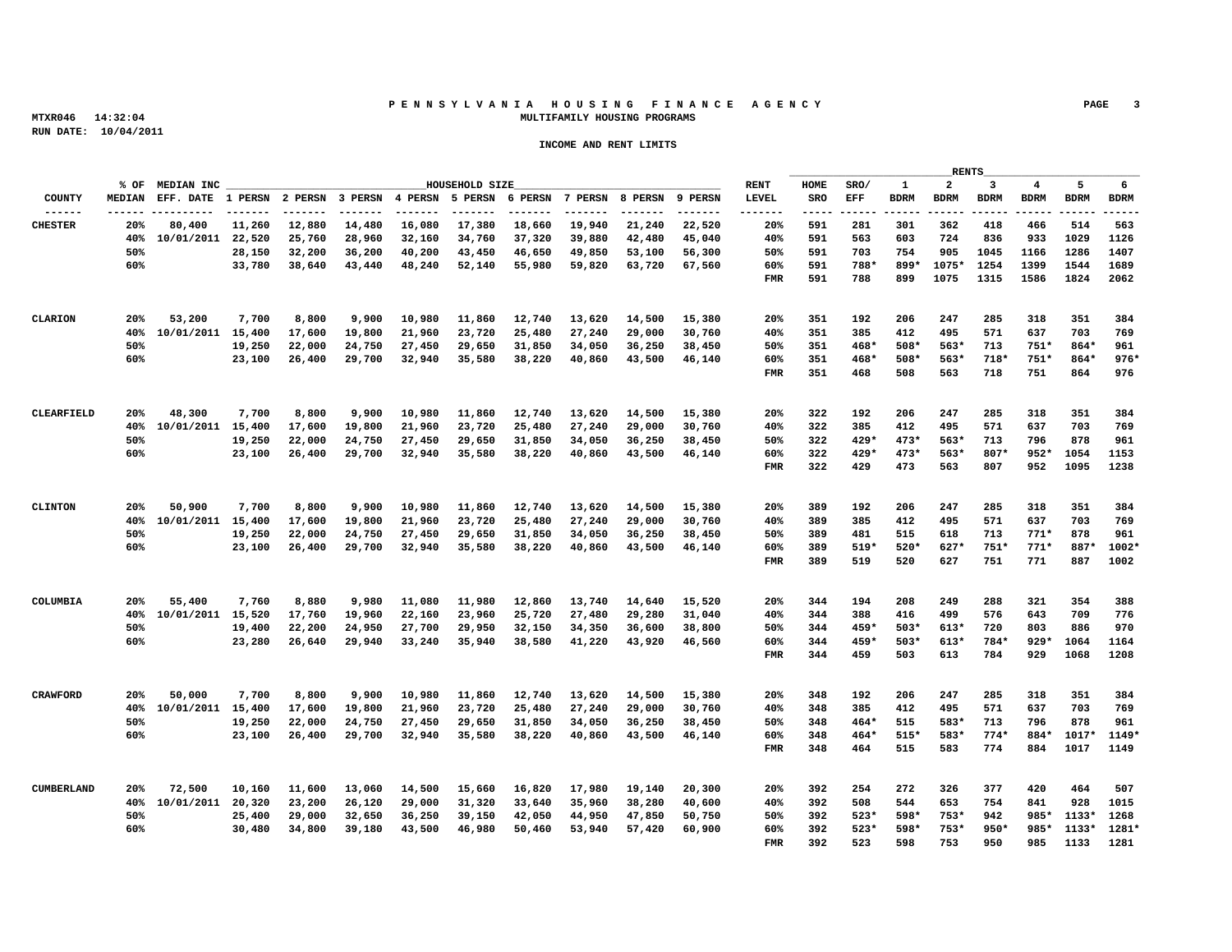# **P E N N S Y L V A N I A H O U S I N G F I N A N C E A G E N C Y PAGE 4 MTXR046 14:32:04 MULTIFAMILY HOUSING PROGRAMS**

|                 |     |                 |                                                                               |  |                |  |                                                                                                                                  |      |                 |  | RENTS |                                     |                                                                                 |
|-----------------|-----|-----------------|-------------------------------------------------------------------------------|--|----------------|--|----------------------------------------------------------------------------------------------------------------------------------|------|-----------------|--|-------|-------------------------------------|---------------------------------------------------------------------------------|
|                 |     | % OF MEDIAN INC |                                                                               |  | HOUSEHOLD SIZE |  |                                                                                                                                  | RENT |                 |  |       |                                     | HOME SRO/ 1 2 3 4 5 6                                                           |
|                 |     |                 |                                                                               |  |                |  |                                                                                                                                  |      |                 |  |       |                                     |                                                                                 |
| DAUPHIN         | 20% | 72.500          |                                                                               |  |                |  | 10,160  11,600  13,060  14,500  15,660  16,820  17,980  19,140  20,300                                                           |      |                 |  |       |                                     | 20% 392 254 272 326 377 420 464 507                                             |
|                 |     |                 | 40% 10/01/2011 20.320 23.200 26.120 29.000 31.320 33.640 35.960 38.280 40.600 |  |                |  |                                                                                                                                  |      |                 |  |       |                                     | 40% 392 508 544 653 754 841 928 1015                                            |
|                 | 50% |                 |                                                                               |  |                |  | 25,400 29,000 32,650 36,250 39,150 42,050 44,950 47,850 50,750                                                                   |      |                 |  |       |                                     | 50% 392 523* 598* 753* 942 985* 1133* 1268                                      |
|                 | 60% |                 |                                                                               |  |                |  | 30,480 34,800 39,180 43,500 46,980 50,460 53,940 57,420 60,900                                                                   |      |                 |  |       |                                     | 60% 392 523* 598* 753* 950* 985* 1133* 1281*                                    |
|                 |     |                 |                                                                               |  |                |  |                                                                                                                                  |      |                 |  |       |                                     | FMR 392 523 598 753 950 985 1133 1281                                           |
|                 |     |                 |                                                                               |  |                |  |                                                                                                                                  |      |                 |  |       |                                     |                                                                                 |
|                 |     |                 |                                                                               |  |                |  |                                                                                                                                  |      |                 |  |       |                                     |                                                                                 |
| <b>DELAWARE</b> |     |                 | 20% 80,400 11,260 12,880 14,480 16,080 17,380 18,660 19,940 21,240 22,520     |  |                |  |                                                                                                                                  |      |                 |  |       |                                     | 20% 591 281 301 362 418 466 514 563                                             |
|                 |     |                 | 40% 10/01/2011 22,520 25,760 28,960 32,160 34,760 37,320 39,880 42,480 45,040 |  |                |  |                                                                                                                                  |      |                 |  |       |                                     | 40% 591 563 603 724 836 933 1029 1126                                           |
|                 | 50% |                 |                                                                               |  |                |  | 28,150 32,200 36,200 40,200 43,450 46,650 49,850 53.100 56.300                                                                   |      |                 |  |       |                                     | 50% 591 703 754 905 1045 1166 1286 1407                                         |
|                 | 60% |                 |                                                                               |  |                |  | 33,780 38,640 43,440 48,240 52,140 55,980 59,820 63,720 67,560                                                                   |      |                 |  |       |                                     | 60% 591 788* 899* 1075* 1254 1399 1544 1689                                     |
|                 |     |                 |                                                                               |  |                |  |                                                                                                                                  |      |                 |  |       |                                     | FMR 591 788 899 1075 1315 1586 1824 2062                                        |
|                 |     |                 |                                                                               |  |                |  |                                                                                                                                  |      |                 |  |       |                                     |                                                                                 |
|                 |     |                 |                                                                               |  |                |  |                                                                                                                                  |      |                 |  |       |                                     |                                                                                 |
| ELK             |     |                 | 20% 55,400 7,940 9,060 10,200 11,320 12,240 13,140 14,040 14,960 15,840       |  |                |  |                                                                                                                                  |      |                 |  |       |                                     | 20% 352 198 212 255 294 328 362 396                                             |
|                 |     |                 | 40% 10/01/2011 15,880 18,120 20,400 22,640 24,480 26,280 28,080 29,920 31,680 |  |                |  |                                                                                                                                  |      |                 |  |       |                                     | 40% 352 397 425 510 589 657 725 792                                             |
|                 | 50% |                 |                                                                               |  |                |  | 19,850  22,650  25,500  28,300  30,600  32,850  35,100  37,400  39,600                                                           |      |                 |  |       | 50% 352 469* 490* 563* 730* 821 906 | 990                                                                             |
|                 | 60% |                 |                                                                               |  |                |  | 23.820 27.180 30.600 33.960 36.720 39.420 42.120 44.880 47.520                                                                   |      |                 |  |       |                                     | $60\%$ 352 $469*$ $490*$ 563* 730* 882* 1014* 1147*                             |
|                 |     |                 |                                                                               |  |                |  |                                                                                                                                  |      |                 |  |       |                                     | FMR 352 469 490 563 730 882 1014 1147                                           |
|                 |     |                 |                                                                               |  |                |  |                                                                                                                                  |      |                 |  |       |                                     |                                                                                 |
|                 |     |                 |                                                                               |  |                |  |                                                                                                                                  |      |                 |  |       |                                     |                                                                                 |
| <b>ERIE</b>     |     |                 | 20% 57,900 8,120 9,280 10,440 11,580 12,580 13,440 14,360 15,300 16,220       |  |                |  |                                                                                                                                  |      |                 |  |       |                                     | 20% 353 203 217 261 302 336 370 405                                             |
|                 |     |                 | 40% 10/01/2011 16,240 18,560 20,880 23,160 25,040 26,880 28,720 30,600 32,440 |  |                |  |                                                                                                                                  |      |                 |  |       |                                     | 40% 353 406 435 522 602 672 741 811                                             |
|                 | 50% |                 |                                                                               |  |                |  | 20,300 23,200 26,100 28,950 31,300 33,600 35,900 38,250 40,550                                                                   |      |                 |  |       |                                     | 50% 353 471* 532* 652 753 840 926 1013                                          |
|                 | 60% |                 |                                                                               |  |                |  | 24,360 27,840 31,320 34,740 37,560 40,320 43,080 45,900 48,660                                                                   |      |                 |  |       |                                     | 60% 353 471* 532* 687* 822* 934* 1074* 1214*                                    |
|                 |     |                 |                                                                               |  |                |  |                                                                                                                                  |      |                 |  |       |                                     | FMR 353 471 532 687 822 934 1074 1214                                           |
|                 |     |                 |                                                                               |  |                |  |                                                                                                                                  |      |                 |  |       |                                     |                                                                                 |
|                 |     |                 |                                                                               |  |                |  |                                                                                                                                  |      |                 |  |       |                                     |                                                                                 |
| <b>FAYETTE</b>  |     | 20% 64,000      |                                                                               |  |                |  | 8,960 10,240 11,520 12,800 13,840 14,860 15,880 16,900 17,920                                                                    |      |                 |  |       |                                     | 20% 396 224 240 288 333 371 409 448                                             |
|                 | 50% |                 | 40% 10/01/2011 17,920 20,480 23,040 25,600 27,680 29,720 31,760 33,800 35,840 |  |                |  |                                                                                                                                  |      |                 |  |       |                                     | 40% 396 448 480 576 666 743 819 896<br>50% 396 528* 579* 693* 832 928 1024 1120 |
|                 | 60% |                 |                                                                               |  |                |  | 22,400 25,600 28,800 32,000 34,600 37,150 39,700 42,250 44,800<br>26,880 30,720 34,560 38,400 41,520 44,580 47,640 50,700 53,760 |      |                 |  |       |                                     | 60% 396 528* 579* 693* 861* 930* 1070* 1209*                                    |
|                 |     |                 |                                                                               |  |                |  |                                                                                                                                  |      |                 |  |       |                                     | FMR 396 528 579 693 861 930 1070 1209                                           |
|                 |     |                 |                                                                               |  |                |  |                                                                                                                                  |      |                 |  |       |                                     |                                                                                 |
|                 |     |                 |                                                                               |  |                |  |                                                                                                                                  |      |                 |  |       |                                     |                                                                                 |
| <b>FOREST</b>   |     | 20% 44,900      |                                                                               |  |                |  | 7,700 8,800 9,900 10,980 11,860 12,740 13,620 14,500 15,380                                                                      |      |                 |  |       |                                     | 20% 352 192 206 247 285 318 351 384                                             |
|                 |     |                 | 40% 10/01/2011 15,400 17,600 19,800 21,960 23,720 25,480 27,240 29,000 30,760 |  |                |  |                                                                                                                                  |      |                 |  |       |                                     | 40% 352 385 412 495 571 637 703 769                                             |
|                 | 50% |                 |                                                                               |  |                |  | 19,250 22,000 24,750 27,450 29,650 31,850 34,050 36,250 38,450                                                                   |      |                 |  |       |                                     | 50% 352 469* 498* 563* 713 750* 863* 961                                        |
|                 | 60% |                 |                                                                               |  |                |  | 23,100 26,400 29,700 32,940 35,580 38,220 40,860 43,500 46,140                                                                   |      |                 |  |       |                                     | 60% 352 469* 498* 563* 730* 750* 863* 975*                                      |
|                 |     |                 |                                                                               |  |                |  |                                                                                                                                  |      |                 |  |       |                                     | FMR 352 469 498 563 730 750 863 975                                             |
|                 |     |                 |                                                                               |  |                |  |                                                                                                                                  |      |                 |  |       |                                     |                                                                                 |
|                 |     |                 |                                                                               |  |                |  |                                                                                                                                  |      |                 |  |       |                                     |                                                                                 |
|                 |     | 20% 63,400      |                                                                               |  |                |  | 8,880 10,160 11,420 12,680 13,700 14,720 15,740 16,740 17,760                                                                    |      | 20% 341 222 238 |  |       |                                     | 285 329 368 406 444                                                             |
|                 |     |                 | 40% 10/01/2011 17.760 20.320 22.840 25.360 27.400 29.440 31.480 33.480 35.520 |  |                |  |                                                                                                                                  |      |                 |  |       |                                     | 40% 341 444 476 571 659 736 812 888                                             |
|                 | 50% |                 |                                                                               |  |                |  | 22,200 25,400 28,550 31,700 34,250 36,800 39,350 41,850 44,400                                                                   |      |                 |  |       |                                     | 50% 341 454* 516* 651* 824 920 1015 1110                                        |
|                 | 60% |                 |                                                                               |  |                |  | 26,640 30,480 34,260 38,040 41,100 44,160 47,220 50,220 53,280                                                                   |      |                 |  |       |                                     | 60% 341 454* 516* 651* 857* 1050* 1208* 1332                                    |
|                 |     |                 |                                                                               |  |                |  |                                                                                                                                  |      |                 |  |       |                                     | FMR 341 454 516 651 857 1050 1208 1365                                          |
|                 |     |                 |                                                                               |  |                |  |                                                                                                                                  |      |                 |  |       |                                     |                                                                                 |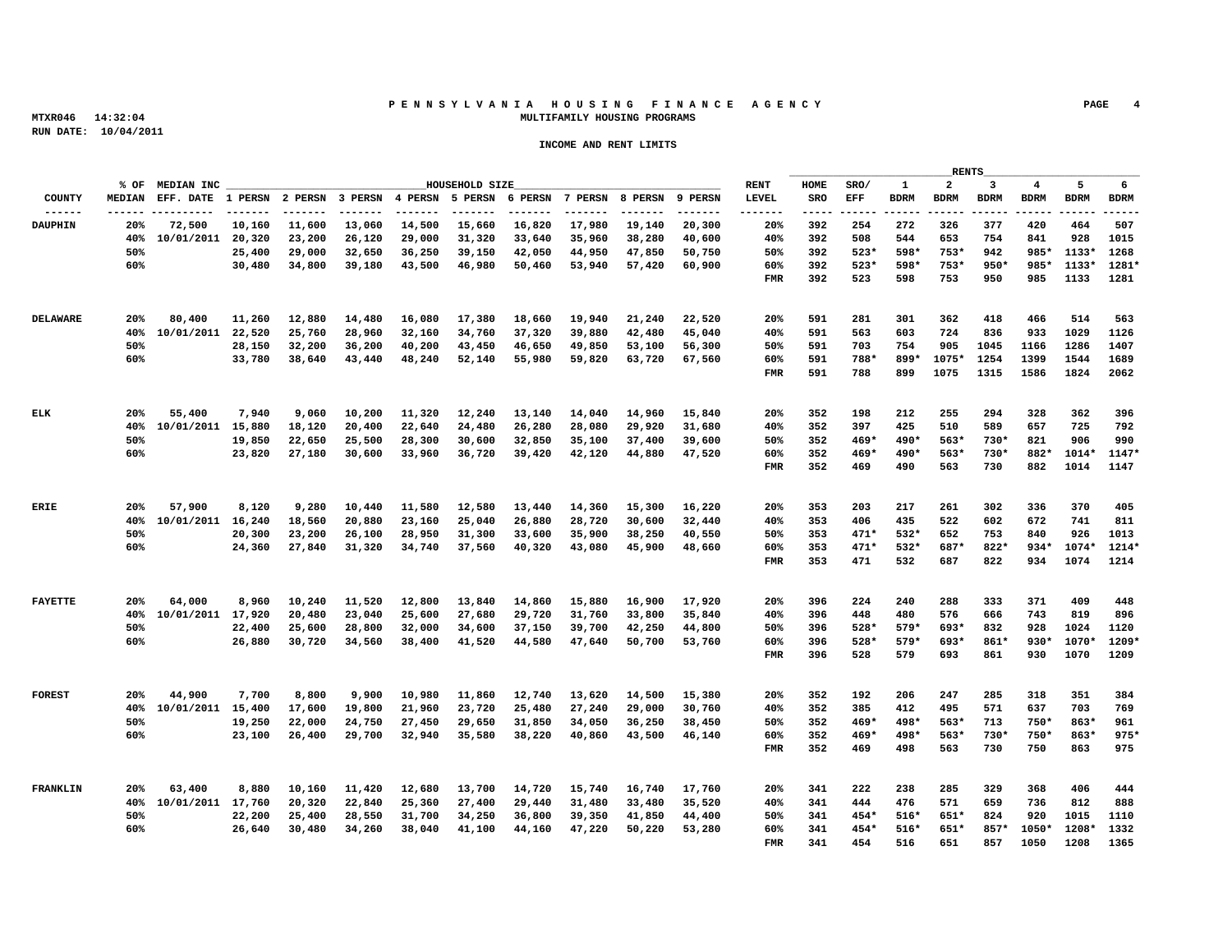# **P E N N S Y L V A N I A H O U S I N G F I N A N C E A G E N C Y PAGE 5 MTXR046 14:32:04 MULTIFAMILY HOUSING PROGRAMS**

|                    |                 |                                                                               |  |                |  |                                                                        |  |                 |  | RENTS |                                             |  |
|--------------------|-----------------|-------------------------------------------------------------------------------|--|----------------|--|------------------------------------------------------------------------|--|-----------------|--|-------|---------------------------------------------|--|
|                    | % OF MEDIAN INC |                                                                               |  | HOUSEHOLD SIZE |  |                                                                        |  |                 |  |       | RENT HOME SRO/ 1 2 3 4 5 6                  |  |
|                    |                 |                                                                               |  |                |  |                                                                        |  |                 |  |       |                                             |  |
|                    |                 |                                                                               |  |                |  |                                                                        |  |                 |  |       | 20% 282 198 212 255 294 328 362 396         |  |
|                    | 20% 56,600      | 40% 10/01/2011 15,880 18,120 20,400 22,640 24,480 26,280 28,080 29,920 31,680 |  |                |  | 7,940  9,060  10,200  11,320  12,240  13,140  14,040  14,960  15,840   |  |                 |  |       | 40% 282 376 425 510 589 657 725 792         |  |
|                    |                 |                                                                               |  |                |  | 19,850  22,650  25,500  28,300  30,600  32,850  35,100  37,400  39,600 |  |                 |  |       | 50% 282 376* 479* 563* 694* 812* 906 990    |  |
|                    | 60%             |                                                                               |  |                |  | 23,820 27,180 30,600 33,960 36,720 39,420 42,120 44,880 47,520         |  |                 |  |       | 60% 282 376* 479* 563* 694* 812* 934* 1056* |  |
|                    |                 |                                                                               |  |                |  |                                                                        |  |                 |  |       | FMR 282 376 479 563 694 812 934 1056        |  |
|                    |                 |                                                                               |  |                |  |                                                                        |  |                 |  |       |                                             |  |
|                    |                 |                                                                               |  |                |  |                                                                        |  |                 |  |       |                                             |  |
|                    |                 | 20% 50,400 7,680 8,780 9,880 10,980 11,860 12,740 13,620 14,500 15,380        |  |                |  |                                                                        |  |                 |  |       | 20% 350 192 205 247 285 318 351 384         |  |
|                    |                 | 40% 10/01/2011 15,360 17,560 19,760 21,960 23,720 25,480 27,240 29,000 30,760 |  |                |  |                                                                        |  |                 |  |       | 40% 350 384 411 494 571 637 703 769         |  |
|                    | 50%             |                                                                               |  |                |  | 19,250 22,000 24,750 27,450 29,650 31,850 34,050 36,250 38,450         |  |                 |  |       | 50% 350 467* 498* 563* 673* 692* 796* 900*  |  |
|                    | 60%             |                                                                               |  |                |  | 23,100 26,400 29,700 32,940 35,580 38,220 40,860 43.500 46.140         |  |                 |  |       | 60% 350 467* 498* 563* 673* 692* 796* 900*  |  |
|                    |                 |                                                                               |  |                |  |                                                                        |  |                 |  |       | FMR 350 467 498 563 673 692 796 900         |  |
|                    |                 |                                                                               |  |                |  |                                                                        |  |                 |  |       |                                             |  |
|                    |                 |                                                                               |  |                |  |                                                                        |  |                 |  |       |                                             |  |
| HUNTINGDON         |                 | 20% 53,800 7,700 8,800 9,900 10,980 11,860 12,740 13,620 14,500 15,380        |  |                |  |                                                                        |  |                 |  |       | 20% 275 192 206 247 285 318 351 384         |  |
|                    |                 | 40% 10/01/2011 15,400 17,600 19,800 21,960 23,720 25,480 27,240 29,000 30,760 |  |                |  |                                                                        |  |                 |  |       | 40% 275 366 412 495 571 637 703 769         |  |
|                    | 50%             |                                                                               |  |                |  | 19,250 22,000 24,750 27,450 29,650 31,850 34,050 36,250 38,450         |  |                 |  |       | 50% 275 366* 453* 563* 713 749* 861* 961    |  |
|                    | 60%             |                                                                               |  |                |  | 23,100 26,400 29,700 32,940 35,580 38,220 40,860 43,500 46,140         |  |                 |  |       | 60% 275 366* 453* 563* 727* 749* 861* 974*  |  |
|                    |                 |                                                                               |  |                |  |                                                                        |  |                 |  |       | FMR 275 366 453 563 727 749 861 974         |  |
|                    |                 |                                                                               |  |                |  |                                                                        |  |                 |  |       |                                             |  |
|                    |                 |                                                                               |  |                |  |                                                                        |  |                 |  |       |                                             |  |
| INDIANA            | 20% 52,000      |                                                                               |  |                |  | 7,700 8,800 9,900 10,980 11,860 12,740 13,620 14,500 15,380            |  |                 |  |       | 20% 351 192 206 247 285 318 351 384         |  |
|                    |                 | 40% 10/01/2011 15,400 17,600 19,800 21,960 23,720 25,480 27,240 29,000 30,760 |  |                |  |                                                                        |  |                 |  |       | 40% 351 385 412 495 571 637 703 769         |  |
|                    | 50%             |                                                                               |  |                |  | 19,250 22,000 24,750 27,450 29,650 31,850 34,050 36,250 38,450         |  |                 |  |       | 50% 351 468* 487* 563* 672* 735* 845* 956*  |  |
|                    | 60%             |                                                                               |  |                |  | 23,100 26,400 29,700 32,940 35,580 38,220 40,860 43.500 46.140         |  |                 |  |       | 60% 351 468* 487* 563* 672* 735* 845* 956*  |  |
|                    |                 |                                                                               |  |                |  |                                                                        |  |                 |  |       | FMR 351 468 487 563 672 735 845 956         |  |
|                    |                 |                                                                               |  |                |  |                                                                        |  |                 |  |       |                                             |  |
|                    |                 |                                                                               |  |                |  |                                                                        |  |                 |  |       |                                             |  |
| <b>JEFFERSON</b>   |                 | 20% 48,900 7,700 8,800 9,900 10,980 11,860 12,740 13,620 14,500 15,380        |  |                |  |                                                                        |  |                 |  |       | 20% 287 192 206 247 285 318 351 384         |  |
|                    |                 | 40% 10/01/2011 15,400 17,600 19,800 21,960 23,720 25,480 27,240 29,000 30,760 |  |                |  |                                                                        |  |                 |  |       | 40% 287 383 412 495 571 637 703 769         |  |
|                    | 50%             |                                                                               |  |                |  | 19,250 22,000 24,750 27,450 29,650 31,850 34,050 36,250 38,450         |  |                 |  |       | 50% 287 383* 473* 563* 713 768* 878 961     |  |
|                    | 60%             |                                                                               |  |                |  | 23,100 26,400 29,700 32,940 35,580 38,220 40,860 43,500 46,140         |  |                 |  |       | 60% 287 383* 473* 563* 745* 768* 883* 998*  |  |
|                    |                 |                                                                               |  |                |  |                                                                        |  |                 |  |       | FMR 287 383 473 563 745 768 883 998         |  |
|                    |                 |                                                                               |  |                |  |                                                                        |  |                 |  |       |                                             |  |
|                    |                 |                                                                               |  |                |  |                                                                        |  |                 |  |       |                                             |  |
| JUNIATA            |                 | 20% 53,900 7,700 8,800 9,900 10,980 11,860 12,740 13,620 14,500 15,380        |  |                |  |                                                                        |  | 20% 324 192 206 |  |       | 247 285 318 351 384                         |  |
|                    |                 | 40% 10/01/2011 15,400 17,600 19,800 21,960 23,720 25,480 27,240 29,000 30,760 |  |                |  |                                                                        |  |                 |  |       | 40% 324 385 412 495 571 637 703 769         |  |
|                    | 50%             |                                                                               |  |                |  | 19,250 22,000 24,750 27,450 29,650 31,850 34,050 36,250 38,450         |  |                 |  |       | 50% 324 432* 468* 563* 713 789* 878 961     |  |
|                    | 60%             |                                                                               |  |                |  | 23,100 26,400 29,700 32,940 35,580 38,220 40,860 43,500 46,140         |  |                 |  |       | 60% 324 432* 468* 563* 765* 789* 907* 1026* |  |
|                    |                 |                                                                               |  |                |  |                                                                        |  |                 |  |       | FMR 324 432 468 563 765 789 907 1026        |  |
|                    |                 |                                                                               |  |                |  |                                                                        |  |                 |  |       |                                             |  |
|                    |                 |                                                                               |  |                |  |                                                                        |  |                 |  |       |                                             |  |
| <b>T.ACKAWANNA</b> |                 | 20% 58,100 8,140 9,300 10,460 11,620 12,560 13,480 14,420 15,340 16,260       |  |                |  |                                                                        |  |                 |  |       | 20% 329 203 218 261 302 337 372 406         |  |
|                    |                 | 40% 10/01/2011 16,280 18,600 20,920 23,240 25,120 26,960 28,840 30,680 32,520 |  |                |  |                                                                        |  |                 |  |       | 40% 329 407 436 523 604 674 744 813         |  |
|                    | 50%             |                                                                               |  |                |  | 20,350 23,250 26,150 29,050 31,400 33,700 36,050 38,350 40,650         |  |                 |  |       | 50% 329 438* 523* 628* 755 841* 930 1016    |  |
|                    | 60%             |                                                                               |  |                |  | 24,420 27,900 31,380 34,860 37,680 40,440 43,260 46,020 48,780         |  |                 |  |       | 60% 329 438* 523* 628* 796* 841* 967* 1093* |  |
|                    |                 |                                                                               |  |                |  |                                                                        |  |                 |  |       | FMR 329 438 523 628 796 841 967 1093        |  |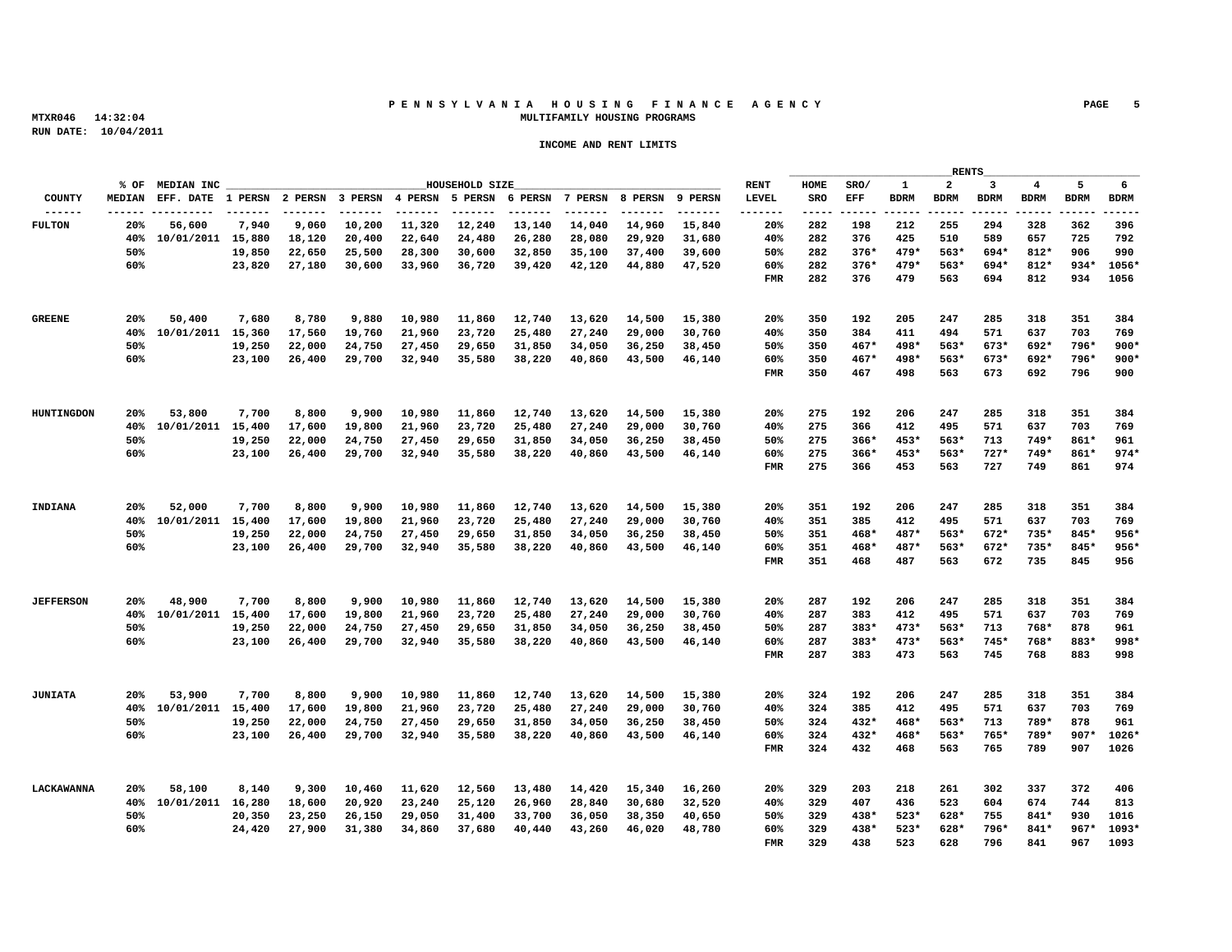# **P E N N S Y L V A N I A H O U S I N G F I N A N C E A G E N C Y PAGE 6 MTXR046 14:32:04 MULTIFAMILY HOUSING PROGRAMS**

|                  |     |                 |  |  |                |  |                                                                                                                                                 |      |                 |  | RENTS |                                                                            |  |
|------------------|-----|-----------------|--|--|----------------|--|-------------------------------------------------------------------------------------------------------------------------------------------------|------|-----------------|--|-------|----------------------------------------------------------------------------|--|
|                  |     | % OF MEDIAN INC |  |  | HOUSEHOLD SIZE |  |                                                                                                                                                 | RENT |                 |  |       | HOME SRO/ 1 2 3 4 5 6                                                      |  |
|                  |     |                 |  |  |                |  |                                                                                                                                                 |      |                 |  |       |                                                                            |  |
| <b>LANCASTER</b> |     | 20% 68.600      |  |  |                |  | 9,620 10,980 12,360 13,720 14,820 15,920 17,020 18,120 19,200                                                                                   |      | 20% 420 240 257 |  |       | 309 356 398 439 480                                                        |  |
|                  |     |                 |  |  |                |  | 40% 10/01/2011 19.240 21.960 24.720 27.440 29.640 31.840 34.040 36.240 38.400                                                                   |      |                 |  |       | 40% 420 481 515 618 713 796 878 960                                        |  |
|                  |     |                 |  |  |                |  | 24,050 27,450 30,900 34,300 37,050 39,800 42,550 45,300 48,000                                                                                  |      |                 |  |       | 50% 420 560* 643 772 891 995 1098 1200                                     |  |
|                  | 60% |                 |  |  |                |  | 28,860 32,940 37,080 41,160 44,460 47,760 51,060 54,360 57,600                                                                                  |      |                 |  |       | 60% 420 560* 665* 819* 1039* 1092* 1256* 1420*                             |  |
|                  |     |                 |  |  |                |  |                                                                                                                                                 |      |                 |  |       | FMR 420 560 665 819 1039 1092 1256 1420                                    |  |
|                  |     |                 |  |  |                |  |                                                                                                                                                 |      |                 |  |       |                                                                            |  |
|                  |     |                 |  |  |                |  |                                                                                                                                                 |      |                 |  |       |                                                                            |  |
|                  |     |                 |  |  |                |  | 20% 55,100 7,720 8,820 9,920 11,020 11,920 12,800 13,680 14,560 15,420                                                                          |      |                 |  |       | 20% 317 193 206 248 286 320 353 385                                        |  |
|                  |     |                 |  |  |                |  | 40% 10/01/2011 15,440 17,640 19,840 22,040 23,840 25,600 27,360 29,120 30,840                                                                   |      |                 |  |       | 40% 317 386 413 496 573 640 706 771                                        |  |
|                  | 50% |                 |  |  |                |  | 19,300 22,050 24,800 27,550 29,800 32,000 34,200 36,400 38,550                                                                                  |      |                 |  |       | 50% 317 422* 516 620 716 800 882 963                                       |  |
|                  | 60% |                 |  |  |                |  | 23,160  26,460  29,760  33,060  35,760  38,400  41,040  43,680  46,260                                                                          |      |                 |  |       | 60% 317 422* 551* 648* 775* 910* 1047* 1156                                |  |
|                  |     |                 |  |  |                |  |                                                                                                                                                 |      |                 |  |       | FMR 317 422 551 648 775 910 1047 1183                                      |  |
|                  |     |                 |  |  |                |  |                                                                                                                                                 |      |                 |  |       |                                                                            |  |
|                  |     |                 |  |  |                |  |                                                                                                                                                 |      |                 |  |       |                                                                            |  |
|                  |     |                 |  |  |                |  | 20% 64,800 9,080 10,380 11,680 12,960 14,000 15,040 16,080 17,120 18,140                                                                        |      |                 |  |       | 20% 339 227 243 292 337 376 415 453                                        |  |
|                  |     |                 |  |  |                |  | 40% 10/01/2011 18,160 20,760 23,360 25,920 28,000 30,080 32,160 34,240 36,280                                                                   |      |                 |  |       | 40% 339 452 486 584 674 752 830 907                                        |  |
|                  | 50% |                 |  |  |                |  | 22,700 25,950 29,200 32,400 35,000 37,600 40,200 42,800 45,350                                                                                  |      |                 |  |       | 50% 339 452* 540* 696* 842 940 1037 1133                                   |  |
|                  | 60% |                 |  |  |                |  | 27,240 31,140 35,040 38,880 42,000 45,120 48,240 51,360 54,420                                                                                  |      |                 |  |       | 60% 339 452* 540* 696* 944* 974* 1120* 1266*                               |  |
|                  |     |                 |  |  |                |  |                                                                                                                                                 |      |                 |  |       | FMR 339 452 540 696 944 974 1120 1266                                      |  |
|                  |     |                 |  |  |                |  |                                                                                                                                                 |      |                 |  |       |                                                                            |  |
|                  |     |                 |  |  |                |  |                                                                                                                                                 |      |                 |  |       |                                                                            |  |
| LEHIGH           |     | 20% 72,300      |  |  |                |  | 10,140 11,580 13,020 14,460 15,620 16,780 17,940 19,100 20,240                                                                                  |      |                 |  |       | 20  497  253  271  325  376  419  463  506                                 |  |
|                  |     |                 |  |  |                |  | 40% 10/01/2011 20,280 23,160 26,040 28,920 31,240 33,560 35,880 38,200 40,480                                                                   |      |                 |  |       | 40% 497 507 543 651 752 839 926 1012                                       |  |
|                  | 50% |                 |  |  |                |  | 25,350 28,950 32,550 36,150 39,050 41,950 44,850 47,750 50,600                                                                                  |      |                 |  |       | 50% 497 633 678 813 940 1048 1157 1265                                     |  |
|                  | 60% |                 |  |  |                |  | 30,420 34,740 39,060 43,380 46,860 50,340 53,820 57.300 60.720                                                                                  |      |                 |  |       | 60% 497 662* 806* 954* 1128 1258 1389 1518                                 |  |
|                  |     |                 |  |  |                |  |                                                                                                                                                 |      |                 |  |       | FMR 497 662 806 954 1234 1306 1502 1698                                    |  |
|                  |     |                 |  |  |                |  |                                                                                                                                                 |      |                 |  |       |                                                                            |  |
|                  |     |                 |  |  |                |  |                                                                                                                                                 |      |                 |  |       |                                                                            |  |
| LUZERNE          |     | 20% 58,100      |  |  |                |  | 8,140 9,300 10,460 11,620 12,560 13,480 14,420 15,340 16,260                                                                                    |      |                 |  |       | 20% 329 203 218 261 302 337 372 406<br>40% 329 407 436 523 604 674 744 813 |  |
|                  | 50% |                 |  |  |                |  | 40% 10/01/2011 16,280 18,600 20,920 23,240 25,120 26,960 28,840 30,680 32,520<br>20,350 23,250 26,150 29,050 31,400 33,700 36,050 38,350 40,650 |      |                 |  |       | 50% 329 438* 523* 628* 755 841* 930 1016                                   |  |
|                  | 60% |                 |  |  |                |  | 24,420 27,900 31,380 34,860 37,680 40,440 43,260 46,020 48,780                                                                                  |      |                 |  |       | 60% 329 438* 523* 628* 796* 841* 967* 1093*                                |  |
|                  |     |                 |  |  |                |  |                                                                                                                                                 |      |                 |  |       | FMR 329 438 523 628 796 841 967 1093                                       |  |
|                  |     |                 |  |  |                |  |                                                                                                                                                 |      |                 |  |       |                                                                            |  |
|                  |     |                 |  |  |                |  |                                                                                                                                                 |      |                 |  |       |                                                                            |  |
| <b>LYCOMTNG</b>  |     | 20% 54,100      |  |  |                |  | 7,700 8,800 9,900 10,980 11,860 12,740 13,620 14,500 15,380                                                                                     |      | 20% 395 192 206 |  |       | 247 285 318 351 384                                                        |  |
|                  |     |                 |  |  |                |  | 40% 10/01/2011 15,400 17,600 19,800 21,960 23,720 25,480 27,240 29,000 30,760                                                                   |      |                 |  |       | 40% 395 385 412 495 571 637 703 769                                        |  |
|                  | 50% |                 |  |  |                |  | 19,250 22,000 24,750 27,450 29,650 31,850 34,050 36,250 38,450                                                                                  |      |                 |  |       | 50% 395 481 515 618 713 796 878 961                                        |  |
|                  | 60% |                 |  |  |                |  | 23,100 26,400 29,700 32,940 35,580 38,220 40,860 43,500 46,140                                                                                  |      |                 |  |       | 60% 395 526* 604* 728* 856 955 1054 1153                                   |  |
|                  |     |                 |  |  |                |  |                                                                                                                                                 |      |                 |  |       | FMR 395 526 604 728 956 983 1130 1278                                      |  |
|                  |     |                 |  |  |                |  |                                                                                                                                                 |      |                 |  |       |                                                                            |  |
|                  |     |                 |  |  |                |  |                                                                                                                                                 |      |                 |  |       |                                                                            |  |
| <b>MCKEAN</b>    |     | 20% 53,500      |  |  |                |  | 7,700 8,800 9,900 10,980 11,860 12,740 13,620 14,500 15,380                                                                                     |      |                 |  |       | 20% 361 192 206 247 285 318 351 384                                        |  |
|                  |     |                 |  |  |                |  | 40% 10/01/2011 15,400 17,600 19,800 21,960 23,720 25,480 27,240 29,000 30,760                                                                   |      |                 |  |       | 40% 361 385 412 495 571 637 703 769                                        |  |
|                  | 50% |                 |  |  |                |  | 19,250 22,000 24,750 27,450 29,650 31,850 34,050 36,250 38,450                                                                                  |      |                 |  |       | 50% 361 481 506* 578* 713 796 878 961                                      |  |
|                  | 60% |                 |  |  |                |  | 23,100 26,400 29,700 32,940 35,580 38,220 40,860 43,500 46,140                                                                                  |      |                 |  |       | 60% 361 481* 506* 578* 775* 833* 958* 1083*                                |  |
|                  |     |                 |  |  |                |  |                                                                                                                                                 |      |                 |  |       | FMR 361 481 506 578 775 833 958 1083                                       |  |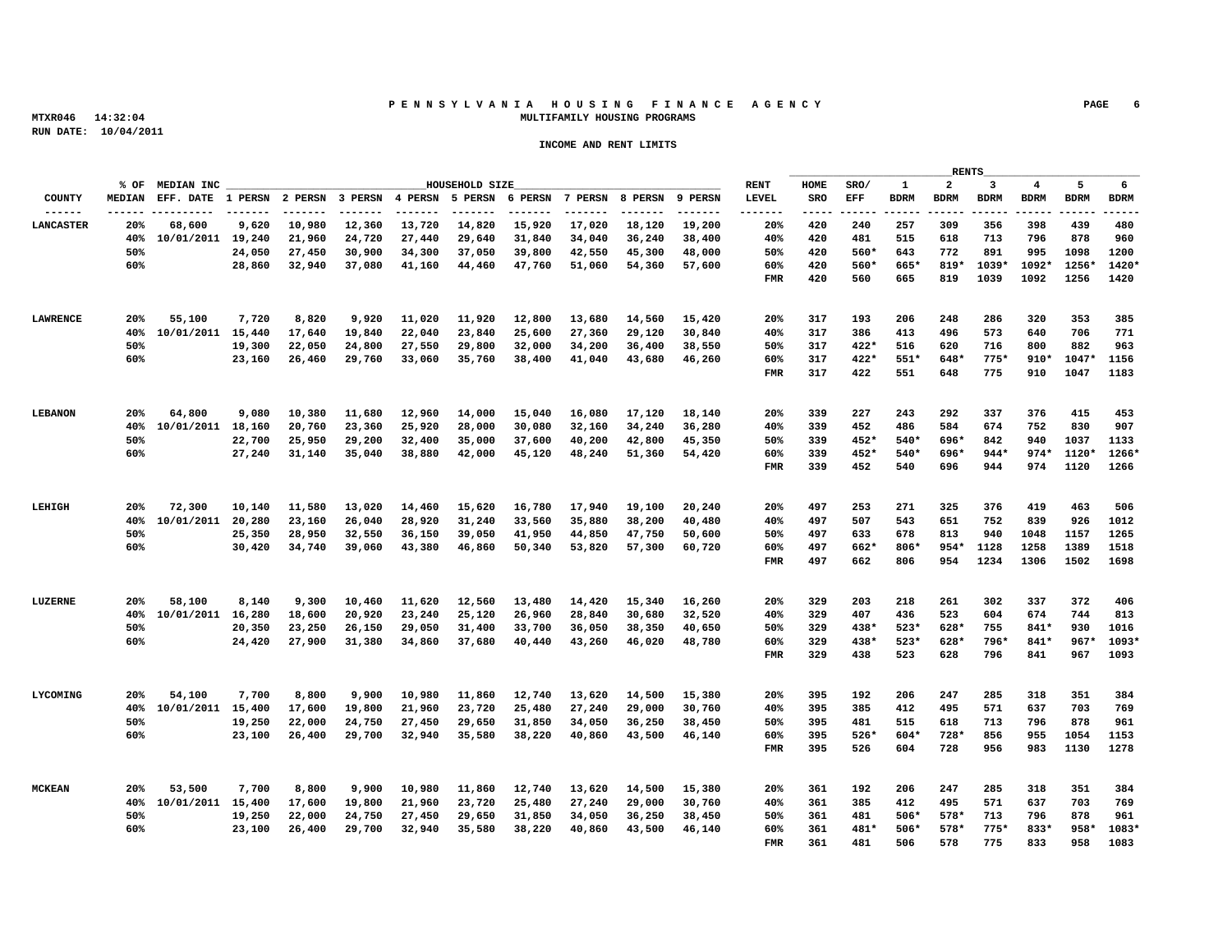# P E N N S Y L V A N I A H O U S I N G F I N A N C E A G E N C Y <sup>PAGE</sup> 7<br>MULTIFAMILY HOUSING PROGRAMS  **MTXR046 14:32:04 MULTIFAMILY HOUSING PROGRAMS**

|                |                                                                                       |                                                                               |  |                |  |  |      |                 |  | RENTS   |                                             |  |
|----------------|---------------------------------------------------------------------------------------|-------------------------------------------------------------------------------|--|----------------|--|--|------|-----------------|--|---------|---------------------------------------------|--|
|                | % OF MEDIAN INC                                                                       |                                                                               |  | HOUSEHOLD SIZE |  |  | RENT |                 |  |         | HOME SRO/ 1 2 3 4 5 6                       |  |
|                |                                                                                       |                                                                               |  |                |  |  |      |                 |  |         |                                             |  |
| <b>MERCER</b>  | 20% 56.100                                                                            | 7,860 8,980 10,100 11,220 12,120 13,020 13,920 14,820 15,700                  |  |                |  |  |      |                 |  |         | 20% 374 196 210 252 291 325 359 392         |  |
|                |                                                                                       | 40% 10/01/2011 15,720 17,960 20,200 22,440 24,240 26,040 27,840 29,640 31,400 |  |                |  |  |      |                 |  |         | 40% 374 393 421 505 583 651 718 785         |  |
|                | 50%                                                                                   | 19,650  22,450  25,250  28,050  30,300  32,550  34,800  37,050  39,250        |  |                |  |  |      |                 |  |         | 50% 374 491 521* 631 729 813 898 981        |  |
|                | 60%                                                                                   | 23,580  26,940  30,300  33,660  36,360  39,060  41,760  44.460  47.100        |  |                |  |  |      |                 |  |         | 60% 374 498* 521* 635* 778* 855* 983* 1112* |  |
|                |                                                                                       |                                                                               |  |                |  |  |      |                 |  |         | FMR 374 498 521 635 778 855 983 1112        |  |
|                |                                                                                       |                                                                               |  |                |  |  |      |                 |  |         |                                             |  |
|                |                                                                                       |                                                                               |  |                |  |  |      |                 |  |         |                                             |  |
| MIFFLIN        |                                                                                       | 20% 47,800 7,700 8,800 9,900 10,980 11,860 12,740 13,620 14,500 15,380        |  |                |  |  |      |                 |  |         | 20% 297 192 206 247 285 318 351 384         |  |
|                |                                                                                       | 40% 10/01/2011 15,400 17,600 19,800 21,960 23,720 25,480 27,240 29,000 30,760 |  |                |  |  |      |                 |  |         | 40% 297 385 412 495 571 637 703 769         |  |
|                | 50%                                                                                   | 19,250 22,000 24,750 27,450 29,650 31,850 34,050 36,250 38,450                |  |                |  |  |      |                 |  |         | 50% 297 396* 459* 563* 713 796 878 961      |  |
|                | 60%                                                                                   | 23,100 26,400 29,700 32,940 35,580 38,220 40,860 43,500 46,140                |  |                |  |  |      |                 |  |         | 60% 297 396* 459* 563* 731* 915* 1052* 1153 |  |
|                |                                                                                       |                                                                               |  |                |  |  |      |                 |  |         | FMR 297 396 459 563 731 915 1052 1190       |  |
|                |                                                                                       |                                                                               |  |                |  |  |      |                 |  |         |                                             |  |
|                |                                                                                       |                                                                               |  |                |  |  |      |                 |  |         |                                             |  |
| MONROE         |                                                                                       | 20% 67,900 9,520 10,880 12,240 13,580 14,680 15,760 16,840 17,940 19,020      |  |                |  |  |      |                 |  |         | 20% 409 238 255 306 353 394 434 475         |  |
|                |                                                                                       | 40% 10/01/2011 19,040 21,760 24,480 27,160 29,360 31,520 33,680 35,880 38,040 |  |                |  |  |      |                 |  |         | 40% 409 476 510 612 706 788 869 951         |  |
|                | 50%                                                                                   | 23,800 27,200 30,600 33,950 36,700 39,400 42,100 44,850 47,550                |  |                |  |  |      |                 |  |         | 50% 409 545* 637 765 883 985 1086 1188      |  |
|                | 60%                                                                                   | 28.560 32.640 36.720 40.740 44.040 47.280 50.520 53.820 57.060                |  |                |  |  |      |                 |  |         | 60% 409 545* 672* 840* 1059 1182 1304 1426  |  |
|                |                                                                                       |                                                                               |  |                |  |  |      |                 |  |         | FMR 409 545 672 840 1073 1200 1380 1560     |  |
|                |                                                                                       |                                                                               |  |                |  |  |      |                 |  |         |                                             |  |
|                |                                                                                       |                                                                               |  |                |  |  |      |                 |  |         |                                             |  |
| MONTGOMERY     |                                                                                       | 20% 80,400 11,260 12,880 14,480 16,080 17,380 18,660 19,940 21,240 22,520     |  |                |  |  |      |                 |  |         | 20% 591 281 301 362 418 466 514 563         |  |
|                |                                                                                       | 40% 10/01/2011 22,520 25,760 28,960 32,160 34,760 37,320 39,880 42,480 45,040 |  |                |  |  |      |                 |  |         | 40% 591 563 603 724 836 933 1029 1126       |  |
|                | 50%                                                                                   | 28,150 32,200 36,200 40,200 43,450 46,650 49,850 53,100 56,300                |  |                |  |  |      |                 |  |         | 50% 591 703 754 905 1045 1166 1286 1407     |  |
|                | 60%                                                                                   | 33,780 38,640 43,440 48,240 52,140 55,980 59,820 63,720 67,560                |  |                |  |  |      |                 |  |         | 60% 591 788* 899* 1075* 1254 1399 1544 1689 |  |
|                |                                                                                       |                                                                               |  |                |  |  |      |                 |  |         | FMR 591 788 899 1075 1315 1586 1824 2062    |  |
|                |                                                                                       |                                                                               |  |                |  |  |      |                 |  |         |                                             |  |
|                |                                                                                       |                                                                               |  |                |  |  |      |                 |  |         |                                             |  |
| <b>MONTOUR</b> | 20% 61,800                                                                            | 8,660 9,900 11,140 12,360 13,360 14,340 15,340 16,320 17,300                  |  |                |  |  |      |                 |  |         | 20% 321 216 232 278 321 358 395 432         |  |
|                |                                                                                       | 40% 10/01/2011 17,320 19,800 22,280 24,720 26,720 28,680 30,680 32,640 34,600 |  |                |  |  |      |                 |  |         | 40% 321 428 464 557 643 697 791 865         |  |
|                | 50%                                                                                   | 21,650 24,750 27,850 30,900 33,400 35,850 38,350 40,800 43,250                |  |                |  |  |      |                 |  |         | 50% 321 428* 491* 565* 676* 697* 802* 906*  |  |
|                | 60%                                                                                   | 25,980  29,700  33,420  37,080  40,080  43,020  46,020  48,960  51,900        |  |                |  |  |      |                 |  |         | 60% 321 428* 491* 565* 676* 697* 802* 906*  |  |
|                |                                                                                       |                                                                               |  |                |  |  |      |                 |  |         | FMR 321 428 491 565 676 697 802 906         |  |
|                |                                                                                       |                                                                               |  |                |  |  |      |                 |  |         |                                             |  |
|                |                                                                                       |                                                                               |  |                |  |  |      |                 |  |         |                                             |  |
|                | NORTHAMPTON 20% 72,300 10,140 11,580 13,020 14,460 15,620 16,780 17,940 19,100 20,240 |                                                                               |  |                |  |  |      |                 |  |         | 20% 497 253 271 325 376 419 463 506         |  |
|                |                                                                                       | 40% 10/01/2011 20,280 23,160 26,040 28,920 31,240 33,560 35,880 38,200 40,480 |  |                |  |  |      |                 |  |         | 40% 497 507 543 651 752 839 926 1012        |  |
|                | 50%                                                                                   | 25,350 28,950 32,550 36,150 39,050 41,950 44,850 47,750 50,600                |  |                |  |  |      |                 |  |         | 50% 497 633 678 813 940 1048 1157 1265      |  |
|                | 60%                                                                                   | 30,420 34,740 39,060 43,380 46,860 50,340 53,820 57,300 60,720                |  |                |  |  |      |                 |  |         | 60% 497 662* 806* 954* 1128 1258 1389 1518  |  |
|                |                                                                                       |                                                                               |  |                |  |  |      |                 |  |         | FMR 497 662 806 954 1234 1306 1502 1698     |  |
|                |                                                                                       |                                                                               |  |                |  |  |      |                 |  |         |                                             |  |
|                |                                                                                       |                                                                               |  |                |  |  |      |                 |  |         |                                             |  |
|                | NORTHUMBERLAND 20% 51,100                                                             | 7,700 8,800 9,900 10,980 11,860 12,740 13,620 14,500 15,380                   |  |                |  |  |      | 20% 290 192 206 |  | 247 285 | 318 351 384                                 |  |
|                |                                                                                       | 40% 10/01/2011 15,400 17,600 19,800 21,960 23,720 25,480 27,240 29,000 30,760 |  |                |  |  |      |                 |  |         | 40% 290 385 412 495 571 637 703 769         |  |
|                | 50%                                                                                   | 19,250 22,000 24,750 27,450 29,650 31,850 34,050 36,250 38,450                |  |                |  |  |      |                 |  |         | 50% 290 387* 504* 563* 698* 722* 830* 939*  |  |
|                | 60%                                                                                   | 23,100 26,400 29,700 32,940 35,580 38,220 40,860 43,500 46,140                |  |                |  |  |      |                 |  |         | 60% 290 387* 504* 563* 698* 722* 830* 939*  |  |
|                |                                                                                       |                                                                               |  |                |  |  |      |                 |  |         | FMR 290 387 504 563 698 722 830 939         |  |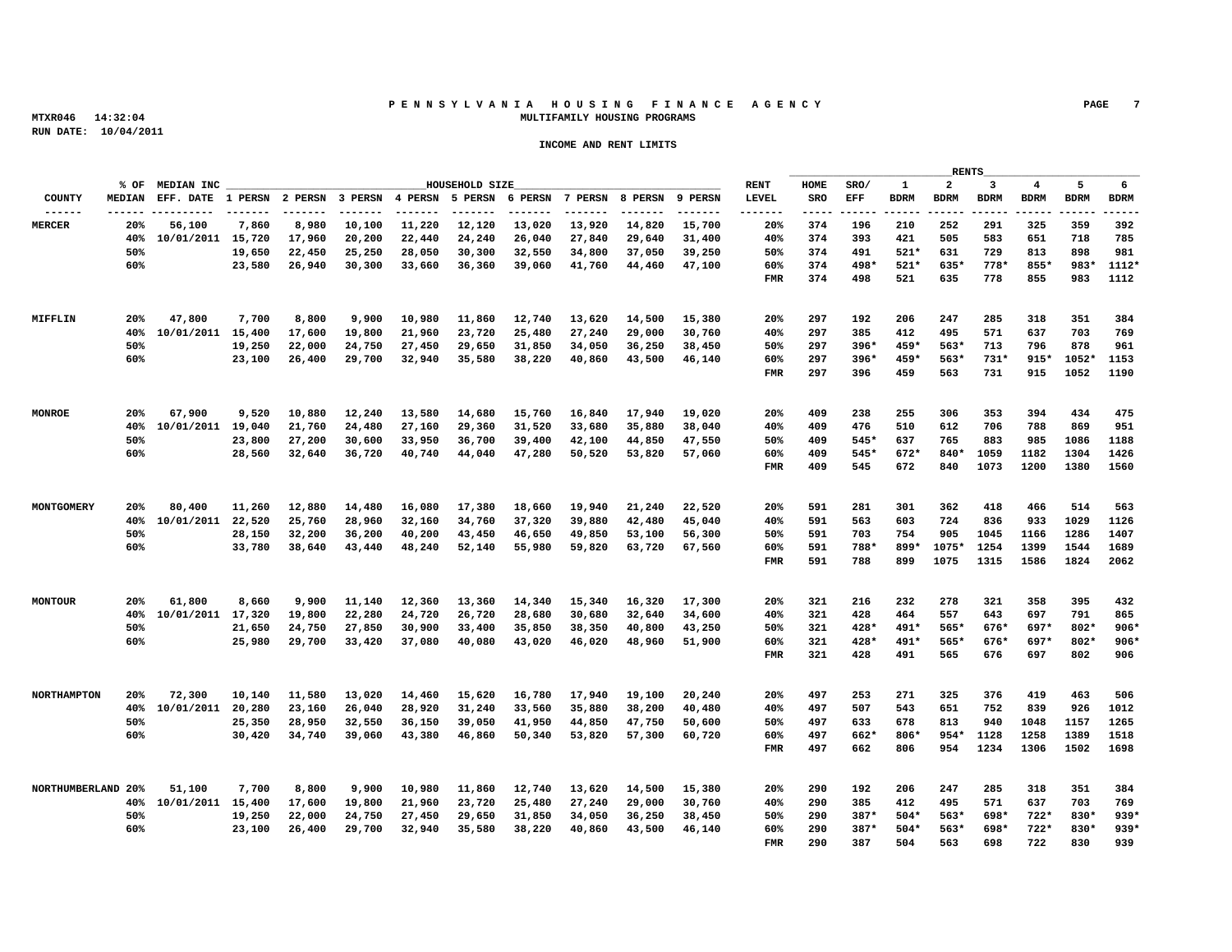# **P E N N S Y L V A N I A H O U S I N G F I N A N C E A G E N C Y PAGE 8 MTXR046 14:32:04 MULTIFAMILY HOUSING PROGRAMS**

|               |                       |                                                                                        |  |                |  |                                                                                                                                  |      |                 |  | RENTS |                                                                                        |
|---------------|-----------------------|----------------------------------------------------------------------------------------|--|----------------|--|----------------------------------------------------------------------------------------------------------------------------------|------|-----------------|--|-------|----------------------------------------------------------------------------------------|
|               | % OF MEDIAN INC       |                                                                                        |  | HOUSEHOLD SIZE |  |                                                                                                                                  | RENT |                 |  |       | HOME SRO/ 1 2 3 4 5 6                                                                  |
|               |                       |                                                                                        |  |                |  |                                                                                                                                  |      |                 |  |       |                                                                                        |
|               |                       |                                                                                        |  |                |  |                                                                                                                                  |      |                 |  |       | 20% 392 254 272 326 377 420 464 507                                                    |
|               |                       | 20% 72,500 10,160 11,600 13,060 14,500 15,660 16,820 17,980 19,140 20,300              |  |                |  |                                                                                                                                  |      |                 |  |       | 40% 392 508 544 653 754 841 928 1015                                                   |
|               |                       | 40% 10/01/2011 20,320 23,200 26,120 29,000 31,320 33,640 35,960 38,280 40,600          |  |                |  |                                                                                                                                  |      |                 |  |       |                                                                                        |
|               |                       |                                                                                        |  |                |  | 25,400 29,000 32,650 36,250 39,150 42,050 44,950 47.850 50.750                                                                   |      |                 |  |       | 50% 392 523* 598* 753* 942 985* 1133* 1268                                             |
|               | 60%                   |                                                                                        |  |                |  | 30,480 34,800 39,180 43,500 46,980 50,460 53,940 57,420 60,900                                                                   |      |                 |  |       | 60% 392 523* 598* 753* 950* 985* 1133* 1281*                                           |
|               |                       |                                                                                        |  |                |  |                                                                                                                                  |      |                 |  |       | FMR 392 523 598 753 950 985 1133 1281                                                  |
|               |                       |                                                                                        |  |                |  |                                                                                                                                  |      |                 |  |       |                                                                                        |
|               |                       | PHILADELPHIA 20% 80,400 11,260 12,880 14,480 16,080 17,380 18,660 19,940 21,240 22,520 |  |                |  |                                                                                                                                  |      |                 |  |       | 20% 591 281 301 362 418 466 514 563                                                    |
|               |                       | 40% 10/01/2011 22,520 25,760 28,960 32,160 34,760 37,320 39,880 42,480 45,040          |  |                |  |                                                                                                                                  |      |                 |  |       | 40% 591 563 603 724 836 933 1029 1126                                                  |
|               |                       |                                                                                        |  |                |  |                                                                                                                                  |      |                 |  |       |                                                                                        |
|               | 50%<br>60%            |                                                                                        |  |                |  | 28,150 32,200 36,200 40,200 43,450 46,650 49,850 53,100 56,300<br>33,780 38,640 43,440 48,240 52,140 55,980 59,820 63,720 67,560 |      |                 |  |       | 50% 591 703 754 905 1045 1166 1286 1407<br>60% 591 788* 899* 1075* 1254 1399 1544 1689 |
|               |                       |                                                                                        |  |                |  |                                                                                                                                  |      |                 |  |       | FMR 591 788 899 1075 1315 1586 1824 2062                                               |
|               |                       |                                                                                        |  |                |  |                                                                                                                                  |      |                 |  |       |                                                                                        |
|               |                       |                                                                                        |  |                |  |                                                                                                                                  |      |                 |  |       |                                                                                        |
| PIKE          |                       | 20% 64,900 9,100 10,400 11,700 12,980 14,020 15,060 16,100 17,140 18,180               |  |                |  |                                                                                                                                  |      |                 |  |       | 20% 629 227 243 292 337 376 415 454                                                    |
|               |                       | 40% 10/01/2011 18,200 20,800 23,400 25,960 28,040 30,120 32,200 34,280 36,360          |  |                |  |                                                                                                                                  |      |                 |  |       | 40% 629 455 487 585 675 753 831 909                                                    |
|               | 50%                   |                                                                                        |  |                |  | 22,750  26,000  29,250  32,450  35,050  37,650  40,250  42,850  45,450                                                           |      |                 |  |       | 50% 629 568 609 731 843 941 1038 1136                                                  |
|               | 60%                   |                                                                                        |  |                |  | 27,300 31,200 35,100 38,940 42,060 45,180 48,300 51,420 54,540                                                                   |      |                 |  |       | 60% 629 682 731 877 1012 1129 1246 1363                                                |
|               |                       |                                                                                        |  |                |  |                                                                                                                                  |      |                 |  |       | FMR 629 839 872 1011 1369 1676 1927 2179                                               |
|               |                       |                                                                                        |  |                |  |                                                                                                                                  |      |                 |  |       |                                                                                        |
|               |                       |                                                                                        |  |                |  |                                                                                                                                  |      |                 |  |       |                                                                                        |
| <b>POTTER</b> | 20% 47,500            |                                                                                        |  |                |  | 7,700 8,800 9,900 10,980 11,860 12,740 13,620 14,500 15,380                                                                      |      |                 |  |       | 20   351   192   206   247   285   318   351   384                                     |
|               |                       | 40% 10/01/2011 15,400 17,600 19,800 21,960 23,720 25,480 27,240 29,000 30,760          |  |                |  |                                                                                                                                  |      |                 |  |       | 40% 351 385 412 495 571 637 703 769                                                    |
|               | 50%                   |                                                                                        |  |                |  | 19,250 22,000 24,750 27,450 29,650 31,850 34,050 36,250 38,450                                                                   |      |                 |  |       | 50% 351 468* 508* 563* 713 767* 878 961                                                |
|               | 60%                   |                                                                                        |  |                |  | 23,100 26,400 29,700 32,940 35,580 38,220 40,860 43,500 46,140                                                                   |      |                 |  |       | 60% 351 468* 508* 563* 746* 767* 882* 997*                                             |
|               |                       |                                                                                        |  |                |  |                                                                                                                                  |      |                 |  |       | FMR 351 468 508 563 746 767 882 997                                                    |
|               |                       |                                                                                        |  |                |  |                                                                                                                                  |      |                 |  |       |                                                                                        |
|               |                       |                                                                                        |  |                |  |                                                                                                                                  |      |                 |  |       |                                                                                        |
|               | SCHUYLKILL 20% 54.900 |                                                                                        |  |                |  | 7,700 8,800 9,900 10,980 11,860 12,740 13,620 14,500 15,380                                                                      |      |                 |  |       | 20% 281 192 206 247 285 318 351 384                                                    |
|               |                       | 40% 10/01/2011 15,400 17,600 19,800 21,960 23,720 25,480 27,240 29,000 30,760          |  |                |  |                                                                                                                                  |      |                 |  |       | 40% 281 375 412 495 571 637 703 769                                                    |
|               | 50%                   |                                                                                        |  |                |  | 19,250 22,000 24,750 27,450 29,650 31,850 34,050 36,250 38,450                                                                   |      |                 |  |       | 50% 281 375* 489* 563* 703* 773* 878 961                                               |
|               | 60%                   |                                                                                        |  |                |  | 23,100 26,400 29,700 32,940 35,580 38,220 40,860 43,500 46,140                                                                   |      |                 |  |       | 60% 281 375* 489* 563* 703* 773* 889* 1005*                                            |
|               |                       |                                                                                        |  |                |  |                                                                                                                                  |      |                 |  |       | FMR 281 375 489 563 703 773 889 1005                                                   |
|               |                       |                                                                                        |  |                |  |                                                                                                                                  |      |                 |  |       |                                                                                        |
|               |                       |                                                                                        |  |                |  |                                                                                                                                  |      |                 |  |       |                                                                                        |
| <b>SNYDER</b> | 20% 54,700            |                                                                                        |  |                |  | 7,700 8,800 9,900 10,980 11,860 12,740 13,620 14,500 15,380                                                                      |      | 20% 275 192 206 |  |       | 247 285 318 351 384                                                                    |
|               |                       | 40% 10/01/2011 15,400 17,600 19,800 21,960 23,720 25,480 27,240 29,000 30,760          |  |                |  |                                                                                                                                  |      |                 |  |       | 40% 275 366 412 495 571 637 703 769                                                    |
|               | 50%                   |                                                                                        |  |                |  | 19,250 22,000 24,750 27,450 29,650 31,850 34,050 36,250 38,450                                                                   |      |                 |  |       | 50% 275 366* 480* 565* 707* 763* 877* 961                                              |
|               | 60%                   |                                                                                        |  |                |  | 23,100 26,400 29,700 32,940 35,580 38,220 40,860 43,500 46,140                                                                   |      |                 |  |       | 60% 275 366* 480* 565* 707* 763* 877* 992*                                             |
|               |                       |                                                                                        |  |                |  |                                                                                                                                  |      |                 |  |       | FMR 275 366 480 565 707 763 877 992                                                    |
|               |                       |                                                                                        |  |                |  |                                                                                                                                  |      |                 |  |       |                                                                                        |
|               |                       |                                                                                        |  |                |  |                                                                                                                                  |      |                 |  |       |                                                                                        |
| SOMERSET      | 20% 50,500            |                                                                                        |  |                |  | 7,700 8,800 9,900 10,980 11,860 12,740 13,620 14,500 15,380                                                                      |      |                 |  |       | 20% 351 192 206 247 285 318 351 384                                                    |
|               |                       | 40% 10/01/2011 15,400 17,600 19,800 21,960 23,720 25,480 27,240 29,000 30,760          |  |                |  |                                                                                                                                  |      |                 |  |       | 40% 351 385 412 495 571 637 703 769                                                    |
|               | 50%                   |                                                                                        |  |                |  | 19,250 22,000 24,750 27,450 29,650 31,850 34,050 36,250 38,450                                                                   |      |                 |  |       | 50% 351 468* 468* 563* 692* 732* 842* 952*                                             |
|               | 60%                   |                                                                                        |  |                |  | 23,100 26,400 29,700 32,940 35,580 38,220 40,860 43,500 46,140                                                                   |      |                 |  |       | 60% 351 468* 468* 563* 692* 732* 842* 952*                                             |
|               |                       |                                                                                        |  |                |  |                                                                                                                                  |      |                 |  |       | FMR 351 468 468 563 692 732 842 952                                                    |
|               |                       |                                                                                        |  |                |  |                                                                                                                                  |      |                 |  |       |                                                                                        |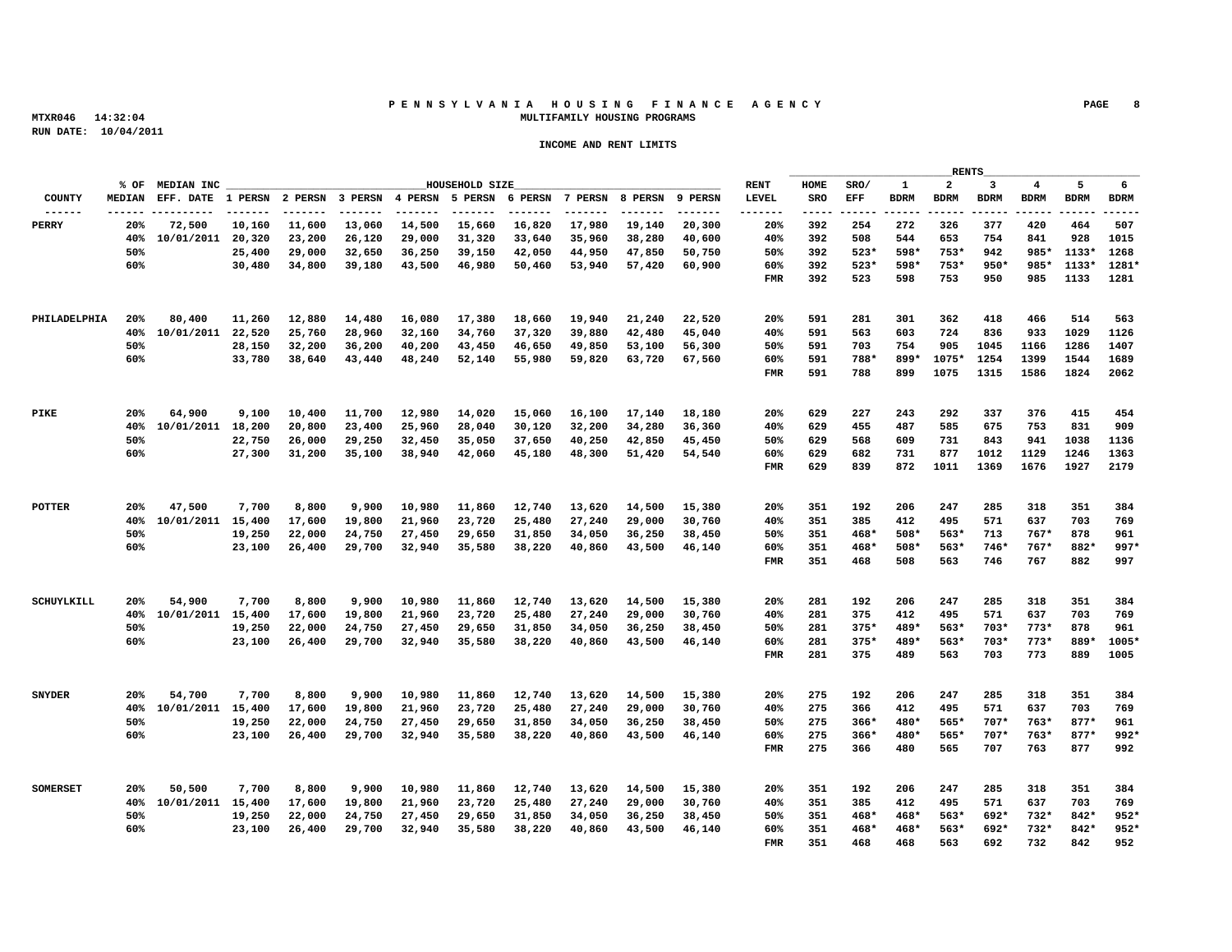# **P E N N S Y L V A N I A H O U S I N G F I N A N C E A G E N C Y PAGE 9 MTXR046 14:32:04 MULTIFAMILY HOUSING PROGRAMS**

| % OF MEDIAN INC<br>HOUSEHOLD SIZE<br>HOME SRO/ 1 2 3 4 5 6<br>RENT<br>-------<br>20% 275 192 206 247 285 318 351 384<br>7,700 8,800 9,900 10,980 11,860 12,740 13,620 14,500 15,380<br>20%<br>50,400<br>SULLIVAN<br>40% 10/01/2011 15.400 17.600 19.800 21.960 23.720 25.480 27.240 29.000 30.760<br>40% 275 367 412 495 571 637 703 769<br>50% 275 367* 491* 563* 705* 796 878 961<br>19,250  22,000  24,750  27,450  29,650  31,850  34,050  36,250  38,450<br>50%<br>60%<br>23,100 26,400 29,700 32,940 35,580 38,220 40,860 43,500 46,140<br>60% 275 367* 491* 563* 705* 840* 966* 1092*<br>FMR 275 367 491 563 705 840 966 1092<br>SUSQUEHANNA 20% 51,700 7,700 8,800 9,900 10,980 11,860 12,740 13,620 14,500 15,380<br>20% 338 192 206 247 285 318 351 384<br>40% 338 385 412 495 571 637 703 769<br>40% 10/01/2011 15,400 17,600 19,800 21,960 23,720 25,480 27,240 29,000 30,760<br>50% 338 450* 490* 574* 690* 761* 875* 961<br>50%<br>19,250 22,000 24,750 27,450 29,650 31,850 34,050 36.250 38.450<br>60%<br>23,100 26,400 29,700 32,940 35,580 38,220 40,860 43,500 46,140<br>60% 338 450* 490* 574* 690* 761* 875* 989*<br>FMR 338 450 490 574 690 761 875 989<br>7,700 8,800 9,900 10,980 11,860 12,740 13,620 14,500 15,380<br>20% 348 192 206 247 285 318 351 384<br>20% 49,500<br>TIOGA<br>40% 348 385 412 495 571 637 703 769<br>40% 10/01/2011 15,400 17,600 19,800 21,960 23,720 25,480 27,240 29,000 30,760<br>50% 348 464* 510* 567* 713 796 878 961<br>50%<br>19,250 22,000 24,750 27,450 29,650 31,850 34,050 36,250 38,450<br>23.100 26.400 29.700 32.940 35.580 38.220 40.860 43.500 46.140<br>60%<br>60% 348 464* 510* 567* 745* 796* 915* 1035*<br>FMR 348 464 510 567 745 796 915 1035<br>20% 57,500 8,060 9,200 10,360 11,500 12,420 13,340 14,260 15,180 16,100<br>20% 384 201 215 259 299 333 368 402<br>UNION<br>40% 10/01/2011 16,120 18,400 20,720 23,000 24,840 26,680 28,520 30,360 32,200<br>40% 384 403 431 518 598 667 736 805<br>20,150 23,000 25,900 28,750 31,050 33,350 35,650 37,950 40,250<br>50% 384 503 533* 616* 747 833 920 1006<br>50%<br>60%<br>24,180 27,600 31,080 34,500 37,260 40,020 42,780 45,540 48,300<br>60% 384 512* 533* 616* 809* 871* 1002* 1132*<br>FMR 384 512 533 616 809 871 1002 1132<br>7,700 8,800 9,900 10,980 11,860 12,740 13,620 14,500 15,380<br>20% 328 192 206 247 285 318 351 384<br>20% 49,600<br><b>VENANGO</b><br>40% 10/01/2011 15,400 17,600 19,800 21,960 23,720 25,480 27,240 29,000 30,760<br>40% 328 385 412 495 571 637 703 769<br>19,250 22,000 24,750 27,450 29,650 31,850 34,050 36,250 38,450<br>50% 328 437* 477* 569* 713 796 878 961<br>50%<br>23,100 26,400 29,700 32,940 35,580 38,220 40,860 43,500 46,140<br>60% 328 437* 477* 569* 719* 815* 937* 1060*<br>60%<br>FMR 328 437 477 569 719 815 937 1060<br>7,700 8,800 9,900 10,980 11,860 12,740 13,620 14,500 15,380<br>20% 275 192 206 247 285 318 351 384<br>WARREN<br>20% 53,900<br>40% 10/01/2011 15,400 17,600 19,800 21,960 23,720 25,480 27,240 29,000 30,760<br>40% 275 366 412 495 571 637 703 769<br>19,250 22,000 24,750 27,450 29,650 31,850 34,050 36,250 38,450<br>50% 275 366* 470* 563* 713 774* 878 961<br>50%<br>60%<br>23,100 26,400 29,700 32,940 35,580 38,220 40,860 43,500 46,140<br>60% 275 366* 470* 563* 731* 774* 890* 1006*<br>FMR 275 366 470 563 731 774 890 1006<br>8,960 10,240 11,520 12,800 13,840 14,860 15,880 16,900 17,920<br>20% 64,000<br>20% 396 224 240<br>288 333 371 409 448<br>WASHTNCTON<br>40% 10/01/2011 17,920 20,480 23,040 25,600 27,680 29,720 31,760 33,800 35,840<br>40% 396 448 480 576 666 743 819 896<br>22,400 25,600 28,800 32,000 34,600 37,150 39,700 42,250 44,800<br>50% 396 528* 579* 693* 832 928 1024 1120<br>50%<br>26,880 30,720 34,560 38,400 41,520 44,580 47,640 50,700 53,760<br>60% 396 528* 579* 693* 861* 930* 1070* 1209*<br>60%<br>FMR 396 528 579 693 861 930 1070 1209 |  |  |  |  |  |  | <u> The Common State Common State Common</u> |  | RENTS |  |  |
|----------------------------------------------------------------------------------------------------------------------------------------------------------------------------------------------------------------------------------------------------------------------------------------------------------------------------------------------------------------------------------------------------------------------------------------------------------------------------------------------------------------------------------------------------------------------------------------------------------------------------------------------------------------------------------------------------------------------------------------------------------------------------------------------------------------------------------------------------------------------------------------------------------------------------------------------------------------------------------------------------------------------------------------------------------------------------------------------------------------------------------------------------------------------------------------------------------------------------------------------------------------------------------------------------------------------------------------------------------------------------------------------------------------------------------------------------------------------------------------------------------------------------------------------------------------------------------------------------------------------------------------------------------------------------------------------------------------------------------------------------------------------------------------------------------------------------------------------------------------------------------------------------------------------------------------------------------------------------------------------------------------------------------------------------------------------------------------------------------------------------------------------------------------------------------------------------------------------------------------------------------------------------------------------------------------------------------------------------------------------------------------------------------------------------------------------------------------------------------------------------------------------------------------------------------------------------------------------------------------------------------------------------------------------------------------------------------------------------------------------------------------------------------------------------------------------------------------------------------------------------------------------------------------------------------------------------------------------------------------------------------------------------------------------------------------------------------------------------------------------------------------------------------------------------------------------------------------------------------------------------------------------------------------------------------------------------------------------------------------------------------------------------------------------------------------------------------------------------------------------------------------------------------------------------------------------------------------------------------------------------------------------------------------------------------------------------------------------------------------------------------------------------------------------------------------------------------------------------------------------------------------------------------------|--|--|--|--|--|--|----------------------------------------------|--|-------|--|--|
|                                                                                                                                                                                                                                                                                                                                                                                                                                                                                                                                                                                                                                                                                                                                                                                                                                                                                                                                                                                                                                                                                                                                                                                                                                                                                                                                                                                                                                                                                                                                                                                                                                                                                                                                                                                                                                                                                                                                                                                                                                                                                                                                                                                                                                                                                                                                                                                                                                                                                                                                                                                                                                                                                                                                                                                                                                                                                                                                                                                                                                                                                                                                                                                                                                                                                                                                                                                                                                                                                                                                                                                                                                                                                                                                                                                                                                                                                                                |  |  |  |  |  |  |                                              |  |       |  |  |
|                                                                                                                                                                                                                                                                                                                                                                                                                                                                                                                                                                                                                                                                                                                                                                                                                                                                                                                                                                                                                                                                                                                                                                                                                                                                                                                                                                                                                                                                                                                                                                                                                                                                                                                                                                                                                                                                                                                                                                                                                                                                                                                                                                                                                                                                                                                                                                                                                                                                                                                                                                                                                                                                                                                                                                                                                                                                                                                                                                                                                                                                                                                                                                                                                                                                                                                                                                                                                                                                                                                                                                                                                                                                                                                                                                                                                                                                                                                |  |  |  |  |  |  |                                              |  |       |  |  |
|                                                                                                                                                                                                                                                                                                                                                                                                                                                                                                                                                                                                                                                                                                                                                                                                                                                                                                                                                                                                                                                                                                                                                                                                                                                                                                                                                                                                                                                                                                                                                                                                                                                                                                                                                                                                                                                                                                                                                                                                                                                                                                                                                                                                                                                                                                                                                                                                                                                                                                                                                                                                                                                                                                                                                                                                                                                                                                                                                                                                                                                                                                                                                                                                                                                                                                                                                                                                                                                                                                                                                                                                                                                                                                                                                                                                                                                                                                                |  |  |  |  |  |  |                                              |  |       |  |  |
|                                                                                                                                                                                                                                                                                                                                                                                                                                                                                                                                                                                                                                                                                                                                                                                                                                                                                                                                                                                                                                                                                                                                                                                                                                                                                                                                                                                                                                                                                                                                                                                                                                                                                                                                                                                                                                                                                                                                                                                                                                                                                                                                                                                                                                                                                                                                                                                                                                                                                                                                                                                                                                                                                                                                                                                                                                                                                                                                                                                                                                                                                                                                                                                                                                                                                                                                                                                                                                                                                                                                                                                                                                                                                                                                                                                                                                                                                                                |  |  |  |  |  |  |                                              |  |       |  |  |
|                                                                                                                                                                                                                                                                                                                                                                                                                                                                                                                                                                                                                                                                                                                                                                                                                                                                                                                                                                                                                                                                                                                                                                                                                                                                                                                                                                                                                                                                                                                                                                                                                                                                                                                                                                                                                                                                                                                                                                                                                                                                                                                                                                                                                                                                                                                                                                                                                                                                                                                                                                                                                                                                                                                                                                                                                                                                                                                                                                                                                                                                                                                                                                                                                                                                                                                                                                                                                                                                                                                                                                                                                                                                                                                                                                                                                                                                                                                |  |  |  |  |  |  |                                              |  |       |  |  |
|                                                                                                                                                                                                                                                                                                                                                                                                                                                                                                                                                                                                                                                                                                                                                                                                                                                                                                                                                                                                                                                                                                                                                                                                                                                                                                                                                                                                                                                                                                                                                                                                                                                                                                                                                                                                                                                                                                                                                                                                                                                                                                                                                                                                                                                                                                                                                                                                                                                                                                                                                                                                                                                                                                                                                                                                                                                                                                                                                                                                                                                                                                                                                                                                                                                                                                                                                                                                                                                                                                                                                                                                                                                                                                                                                                                                                                                                                                                |  |  |  |  |  |  |                                              |  |       |  |  |
|                                                                                                                                                                                                                                                                                                                                                                                                                                                                                                                                                                                                                                                                                                                                                                                                                                                                                                                                                                                                                                                                                                                                                                                                                                                                                                                                                                                                                                                                                                                                                                                                                                                                                                                                                                                                                                                                                                                                                                                                                                                                                                                                                                                                                                                                                                                                                                                                                                                                                                                                                                                                                                                                                                                                                                                                                                                                                                                                                                                                                                                                                                                                                                                                                                                                                                                                                                                                                                                                                                                                                                                                                                                                                                                                                                                                                                                                                                                |  |  |  |  |  |  |                                              |  |       |  |  |
|                                                                                                                                                                                                                                                                                                                                                                                                                                                                                                                                                                                                                                                                                                                                                                                                                                                                                                                                                                                                                                                                                                                                                                                                                                                                                                                                                                                                                                                                                                                                                                                                                                                                                                                                                                                                                                                                                                                                                                                                                                                                                                                                                                                                                                                                                                                                                                                                                                                                                                                                                                                                                                                                                                                                                                                                                                                                                                                                                                                                                                                                                                                                                                                                                                                                                                                                                                                                                                                                                                                                                                                                                                                                                                                                                                                                                                                                                                                |  |  |  |  |  |  |                                              |  |       |  |  |
|                                                                                                                                                                                                                                                                                                                                                                                                                                                                                                                                                                                                                                                                                                                                                                                                                                                                                                                                                                                                                                                                                                                                                                                                                                                                                                                                                                                                                                                                                                                                                                                                                                                                                                                                                                                                                                                                                                                                                                                                                                                                                                                                                                                                                                                                                                                                                                                                                                                                                                                                                                                                                                                                                                                                                                                                                                                                                                                                                                                                                                                                                                                                                                                                                                                                                                                                                                                                                                                                                                                                                                                                                                                                                                                                                                                                                                                                                                                |  |  |  |  |  |  |                                              |  |       |  |  |
|                                                                                                                                                                                                                                                                                                                                                                                                                                                                                                                                                                                                                                                                                                                                                                                                                                                                                                                                                                                                                                                                                                                                                                                                                                                                                                                                                                                                                                                                                                                                                                                                                                                                                                                                                                                                                                                                                                                                                                                                                                                                                                                                                                                                                                                                                                                                                                                                                                                                                                                                                                                                                                                                                                                                                                                                                                                                                                                                                                                                                                                                                                                                                                                                                                                                                                                                                                                                                                                                                                                                                                                                                                                                                                                                                                                                                                                                                                                |  |  |  |  |  |  |                                              |  |       |  |  |
|                                                                                                                                                                                                                                                                                                                                                                                                                                                                                                                                                                                                                                                                                                                                                                                                                                                                                                                                                                                                                                                                                                                                                                                                                                                                                                                                                                                                                                                                                                                                                                                                                                                                                                                                                                                                                                                                                                                                                                                                                                                                                                                                                                                                                                                                                                                                                                                                                                                                                                                                                                                                                                                                                                                                                                                                                                                                                                                                                                                                                                                                                                                                                                                                                                                                                                                                                                                                                                                                                                                                                                                                                                                                                                                                                                                                                                                                                                                |  |  |  |  |  |  |                                              |  |       |  |  |
|                                                                                                                                                                                                                                                                                                                                                                                                                                                                                                                                                                                                                                                                                                                                                                                                                                                                                                                                                                                                                                                                                                                                                                                                                                                                                                                                                                                                                                                                                                                                                                                                                                                                                                                                                                                                                                                                                                                                                                                                                                                                                                                                                                                                                                                                                                                                                                                                                                                                                                                                                                                                                                                                                                                                                                                                                                                                                                                                                                                                                                                                                                                                                                                                                                                                                                                                                                                                                                                                                                                                                                                                                                                                                                                                                                                                                                                                                                                |  |  |  |  |  |  |                                              |  |       |  |  |
|                                                                                                                                                                                                                                                                                                                                                                                                                                                                                                                                                                                                                                                                                                                                                                                                                                                                                                                                                                                                                                                                                                                                                                                                                                                                                                                                                                                                                                                                                                                                                                                                                                                                                                                                                                                                                                                                                                                                                                                                                                                                                                                                                                                                                                                                                                                                                                                                                                                                                                                                                                                                                                                                                                                                                                                                                                                                                                                                                                                                                                                                                                                                                                                                                                                                                                                                                                                                                                                                                                                                                                                                                                                                                                                                                                                                                                                                                                                |  |  |  |  |  |  |                                              |  |       |  |  |
|                                                                                                                                                                                                                                                                                                                                                                                                                                                                                                                                                                                                                                                                                                                                                                                                                                                                                                                                                                                                                                                                                                                                                                                                                                                                                                                                                                                                                                                                                                                                                                                                                                                                                                                                                                                                                                                                                                                                                                                                                                                                                                                                                                                                                                                                                                                                                                                                                                                                                                                                                                                                                                                                                                                                                                                                                                                                                                                                                                                                                                                                                                                                                                                                                                                                                                                                                                                                                                                                                                                                                                                                                                                                                                                                                                                                                                                                                                                |  |  |  |  |  |  |                                              |  |       |  |  |
|                                                                                                                                                                                                                                                                                                                                                                                                                                                                                                                                                                                                                                                                                                                                                                                                                                                                                                                                                                                                                                                                                                                                                                                                                                                                                                                                                                                                                                                                                                                                                                                                                                                                                                                                                                                                                                                                                                                                                                                                                                                                                                                                                                                                                                                                                                                                                                                                                                                                                                                                                                                                                                                                                                                                                                                                                                                                                                                                                                                                                                                                                                                                                                                                                                                                                                                                                                                                                                                                                                                                                                                                                                                                                                                                                                                                                                                                                                                |  |  |  |  |  |  |                                              |  |       |  |  |
|                                                                                                                                                                                                                                                                                                                                                                                                                                                                                                                                                                                                                                                                                                                                                                                                                                                                                                                                                                                                                                                                                                                                                                                                                                                                                                                                                                                                                                                                                                                                                                                                                                                                                                                                                                                                                                                                                                                                                                                                                                                                                                                                                                                                                                                                                                                                                                                                                                                                                                                                                                                                                                                                                                                                                                                                                                                                                                                                                                                                                                                                                                                                                                                                                                                                                                                                                                                                                                                                                                                                                                                                                                                                                                                                                                                                                                                                                                                |  |  |  |  |  |  |                                              |  |       |  |  |
|                                                                                                                                                                                                                                                                                                                                                                                                                                                                                                                                                                                                                                                                                                                                                                                                                                                                                                                                                                                                                                                                                                                                                                                                                                                                                                                                                                                                                                                                                                                                                                                                                                                                                                                                                                                                                                                                                                                                                                                                                                                                                                                                                                                                                                                                                                                                                                                                                                                                                                                                                                                                                                                                                                                                                                                                                                                                                                                                                                                                                                                                                                                                                                                                                                                                                                                                                                                                                                                                                                                                                                                                                                                                                                                                                                                                                                                                                                                |  |  |  |  |  |  |                                              |  |       |  |  |
|                                                                                                                                                                                                                                                                                                                                                                                                                                                                                                                                                                                                                                                                                                                                                                                                                                                                                                                                                                                                                                                                                                                                                                                                                                                                                                                                                                                                                                                                                                                                                                                                                                                                                                                                                                                                                                                                                                                                                                                                                                                                                                                                                                                                                                                                                                                                                                                                                                                                                                                                                                                                                                                                                                                                                                                                                                                                                                                                                                                                                                                                                                                                                                                                                                                                                                                                                                                                                                                                                                                                                                                                                                                                                                                                                                                                                                                                                                                |  |  |  |  |  |  |                                              |  |       |  |  |
|                                                                                                                                                                                                                                                                                                                                                                                                                                                                                                                                                                                                                                                                                                                                                                                                                                                                                                                                                                                                                                                                                                                                                                                                                                                                                                                                                                                                                                                                                                                                                                                                                                                                                                                                                                                                                                                                                                                                                                                                                                                                                                                                                                                                                                                                                                                                                                                                                                                                                                                                                                                                                                                                                                                                                                                                                                                                                                                                                                                                                                                                                                                                                                                                                                                                                                                                                                                                                                                                                                                                                                                                                                                                                                                                                                                                                                                                                                                |  |  |  |  |  |  |                                              |  |       |  |  |
|                                                                                                                                                                                                                                                                                                                                                                                                                                                                                                                                                                                                                                                                                                                                                                                                                                                                                                                                                                                                                                                                                                                                                                                                                                                                                                                                                                                                                                                                                                                                                                                                                                                                                                                                                                                                                                                                                                                                                                                                                                                                                                                                                                                                                                                                                                                                                                                                                                                                                                                                                                                                                                                                                                                                                                                                                                                                                                                                                                                                                                                                                                                                                                                                                                                                                                                                                                                                                                                                                                                                                                                                                                                                                                                                                                                                                                                                                                                |  |  |  |  |  |  |                                              |  |       |  |  |
|                                                                                                                                                                                                                                                                                                                                                                                                                                                                                                                                                                                                                                                                                                                                                                                                                                                                                                                                                                                                                                                                                                                                                                                                                                                                                                                                                                                                                                                                                                                                                                                                                                                                                                                                                                                                                                                                                                                                                                                                                                                                                                                                                                                                                                                                                                                                                                                                                                                                                                                                                                                                                                                                                                                                                                                                                                                                                                                                                                                                                                                                                                                                                                                                                                                                                                                                                                                                                                                                                                                                                                                                                                                                                                                                                                                                                                                                                                                |  |  |  |  |  |  |                                              |  |       |  |  |
|                                                                                                                                                                                                                                                                                                                                                                                                                                                                                                                                                                                                                                                                                                                                                                                                                                                                                                                                                                                                                                                                                                                                                                                                                                                                                                                                                                                                                                                                                                                                                                                                                                                                                                                                                                                                                                                                                                                                                                                                                                                                                                                                                                                                                                                                                                                                                                                                                                                                                                                                                                                                                                                                                                                                                                                                                                                                                                                                                                                                                                                                                                                                                                                                                                                                                                                                                                                                                                                                                                                                                                                                                                                                                                                                                                                                                                                                                                                |  |  |  |  |  |  |                                              |  |       |  |  |
|                                                                                                                                                                                                                                                                                                                                                                                                                                                                                                                                                                                                                                                                                                                                                                                                                                                                                                                                                                                                                                                                                                                                                                                                                                                                                                                                                                                                                                                                                                                                                                                                                                                                                                                                                                                                                                                                                                                                                                                                                                                                                                                                                                                                                                                                                                                                                                                                                                                                                                                                                                                                                                                                                                                                                                                                                                                                                                                                                                                                                                                                                                                                                                                                                                                                                                                                                                                                                                                                                                                                                                                                                                                                                                                                                                                                                                                                                                                |  |  |  |  |  |  |                                              |  |       |  |  |
|                                                                                                                                                                                                                                                                                                                                                                                                                                                                                                                                                                                                                                                                                                                                                                                                                                                                                                                                                                                                                                                                                                                                                                                                                                                                                                                                                                                                                                                                                                                                                                                                                                                                                                                                                                                                                                                                                                                                                                                                                                                                                                                                                                                                                                                                                                                                                                                                                                                                                                                                                                                                                                                                                                                                                                                                                                                                                                                                                                                                                                                                                                                                                                                                                                                                                                                                                                                                                                                                                                                                                                                                                                                                                                                                                                                                                                                                                                                |  |  |  |  |  |  |                                              |  |       |  |  |
|                                                                                                                                                                                                                                                                                                                                                                                                                                                                                                                                                                                                                                                                                                                                                                                                                                                                                                                                                                                                                                                                                                                                                                                                                                                                                                                                                                                                                                                                                                                                                                                                                                                                                                                                                                                                                                                                                                                                                                                                                                                                                                                                                                                                                                                                                                                                                                                                                                                                                                                                                                                                                                                                                                                                                                                                                                                                                                                                                                                                                                                                                                                                                                                                                                                                                                                                                                                                                                                                                                                                                                                                                                                                                                                                                                                                                                                                                                                |  |  |  |  |  |  |                                              |  |       |  |  |
|                                                                                                                                                                                                                                                                                                                                                                                                                                                                                                                                                                                                                                                                                                                                                                                                                                                                                                                                                                                                                                                                                                                                                                                                                                                                                                                                                                                                                                                                                                                                                                                                                                                                                                                                                                                                                                                                                                                                                                                                                                                                                                                                                                                                                                                                                                                                                                                                                                                                                                                                                                                                                                                                                                                                                                                                                                                                                                                                                                                                                                                                                                                                                                                                                                                                                                                                                                                                                                                                                                                                                                                                                                                                                                                                                                                                                                                                                                                |  |  |  |  |  |  |                                              |  |       |  |  |
|                                                                                                                                                                                                                                                                                                                                                                                                                                                                                                                                                                                                                                                                                                                                                                                                                                                                                                                                                                                                                                                                                                                                                                                                                                                                                                                                                                                                                                                                                                                                                                                                                                                                                                                                                                                                                                                                                                                                                                                                                                                                                                                                                                                                                                                                                                                                                                                                                                                                                                                                                                                                                                                                                                                                                                                                                                                                                                                                                                                                                                                                                                                                                                                                                                                                                                                                                                                                                                                                                                                                                                                                                                                                                                                                                                                                                                                                                                                |  |  |  |  |  |  |                                              |  |       |  |  |
|                                                                                                                                                                                                                                                                                                                                                                                                                                                                                                                                                                                                                                                                                                                                                                                                                                                                                                                                                                                                                                                                                                                                                                                                                                                                                                                                                                                                                                                                                                                                                                                                                                                                                                                                                                                                                                                                                                                                                                                                                                                                                                                                                                                                                                                                                                                                                                                                                                                                                                                                                                                                                                                                                                                                                                                                                                                                                                                                                                                                                                                                                                                                                                                                                                                                                                                                                                                                                                                                                                                                                                                                                                                                                                                                                                                                                                                                                                                |  |  |  |  |  |  |                                              |  |       |  |  |
|                                                                                                                                                                                                                                                                                                                                                                                                                                                                                                                                                                                                                                                                                                                                                                                                                                                                                                                                                                                                                                                                                                                                                                                                                                                                                                                                                                                                                                                                                                                                                                                                                                                                                                                                                                                                                                                                                                                                                                                                                                                                                                                                                                                                                                                                                                                                                                                                                                                                                                                                                                                                                                                                                                                                                                                                                                                                                                                                                                                                                                                                                                                                                                                                                                                                                                                                                                                                                                                                                                                                                                                                                                                                                                                                                                                                                                                                                                                |  |  |  |  |  |  |                                              |  |       |  |  |
|                                                                                                                                                                                                                                                                                                                                                                                                                                                                                                                                                                                                                                                                                                                                                                                                                                                                                                                                                                                                                                                                                                                                                                                                                                                                                                                                                                                                                                                                                                                                                                                                                                                                                                                                                                                                                                                                                                                                                                                                                                                                                                                                                                                                                                                                                                                                                                                                                                                                                                                                                                                                                                                                                                                                                                                                                                                                                                                                                                                                                                                                                                                                                                                                                                                                                                                                                                                                                                                                                                                                                                                                                                                                                                                                                                                                                                                                                                                |  |  |  |  |  |  |                                              |  |       |  |  |
|                                                                                                                                                                                                                                                                                                                                                                                                                                                                                                                                                                                                                                                                                                                                                                                                                                                                                                                                                                                                                                                                                                                                                                                                                                                                                                                                                                                                                                                                                                                                                                                                                                                                                                                                                                                                                                                                                                                                                                                                                                                                                                                                                                                                                                                                                                                                                                                                                                                                                                                                                                                                                                                                                                                                                                                                                                                                                                                                                                                                                                                                                                                                                                                                                                                                                                                                                                                                                                                                                                                                                                                                                                                                                                                                                                                                                                                                                                                |  |  |  |  |  |  |                                              |  |       |  |  |
|                                                                                                                                                                                                                                                                                                                                                                                                                                                                                                                                                                                                                                                                                                                                                                                                                                                                                                                                                                                                                                                                                                                                                                                                                                                                                                                                                                                                                                                                                                                                                                                                                                                                                                                                                                                                                                                                                                                                                                                                                                                                                                                                                                                                                                                                                                                                                                                                                                                                                                                                                                                                                                                                                                                                                                                                                                                                                                                                                                                                                                                                                                                                                                                                                                                                                                                                                                                                                                                                                                                                                                                                                                                                                                                                                                                                                                                                                                                |  |  |  |  |  |  |                                              |  |       |  |  |
|                                                                                                                                                                                                                                                                                                                                                                                                                                                                                                                                                                                                                                                                                                                                                                                                                                                                                                                                                                                                                                                                                                                                                                                                                                                                                                                                                                                                                                                                                                                                                                                                                                                                                                                                                                                                                                                                                                                                                                                                                                                                                                                                                                                                                                                                                                                                                                                                                                                                                                                                                                                                                                                                                                                                                                                                                                                                                                                                                                                                                                                                                                                                                                                                                                                                                                                                                                                                                                                                                                                                                                                                                                                                                                                                                                                                                                                                                                                |  |  |  |  |  |  |                                              |  |       |  |  |
|                                                                                                                                                                                                                                                                                                                                                                                                                                                                                                                                                                                                                                                                                                                                                                                                                                                                                                                                                                                                                                                                                                                                                                                                                                                                                                                                                                                                                                                                                                                                                                                                                                                                                                                                                                                                                                                                                                                                                                                                                                                                                                                                                                                                                                                                                                                                                                                                                                                                                                                                                                                                                                                                                                                                                                                                                                                                                                                                                                                                                                                                                                                                                                                                                                                                                                                                                                                                                                                                                                                                                                                                                                                                                                                                                                                                                                                                                                                |  |  |  |  |  |  |                                              |  |       |  |  |
|                                                                                                                                                                                                                                                                                                                                                                                                                                                                                                                                                                                                                                                                                                                                                                                                                                                                                                                                                                                                                                                                                                                                                                                                                                                                                                                                                                                                                                                                                                                                                                                                                                                                                                                                                                                                                                                                                                                                                                                                                                                                                                                                                                                                                                                                                                                                                                                                                                                                                                                                                                                                                                                                                                                                                                                                                                                                                                                                                                                                                                                                                                                                                                                                                                                                                                                                                                                                                                                                                                                                                                                                                                                                                                                                                                                                                                                                                                                |  |  |  |  |  |  |                                              |  |       |  |  |
|                                                                                                                                                                                                                                                                                                                                                                                                                                                                                                                                                                                                                                                                                                                                                                                                                                                                                                                                                                                                                                                                                                                                                                                                                                                                                                                                                                                                                                                                                                                                                                                                                                                                                                                                                                                                                                                                                                                                                                                                                                                                                                                                                                                                                                                                                                                                                                                                                                                                                                                                                                                                                                                                                                                                                                                                                                                                                                                                                                                                                                                                                                                                                                                                                                                                                                                                                                                                                                                                                                                                                                                                                                                                                                                                                                                                                                                                                                                |  |  |  |  |  |  |                                              |  |       |  |  |
|                                                                                                                                                                                                                                                                                                                                                                                                                                                                                                                                                                                                                                                                                                                                                                                                                                                                                                                                                                                                                                                                                                                                                                                                                                                                                                                                                                                                                                                                                                                                                                                                                                                                                                                                                                                                                                                                                                                                                                                                                                                                                                                                                                                                                                                                                                                                                                                                                                                                                                                                                                                                                                                                                                                                                                                                                                                                                                                                                                                                                                                                                                                                                                                                                                                                                                                                                                                                                                                                                                                                                                                                                                                                                                                                                                                                                                                                                                                |  |  |  |  |  |  |                                              |  |       |  |  |
|                                                                                                                                                                                                                                                                                                                                                                                                                                                                                                                                                                                                                                                                                                                                                                                                                                                                                                                                                                                                                                                                                                                                                                                                                                                                                                                                                                                                                                                                                                                                                                                                                                                                                                                                                                                                                                                                                                                                                                                                                                                                                                                                                                                                                                                                                                                                                                                                                                                                                                                                                                                                                                                                                                                                                                                                                                                                                                                                                                                                                                                                                                                                                                                                                                                                                                                                                                                                                                                                                                                                                                                                                                                                                                                                                                                                                                                                                                                |  |  |  |  |  |  |                                              |  |       |  |  |
|                                                                                                                                                                                                                                                                                                                                                                                                                                                                                                                                                                                                                                                                                                                                                                                                                                                                                                                                                                                                                                                                                                                                                                                                                                                                                                                                                                                                                                                                                                                                                                                                                                                                                                                                                                                                                                                                                                                                                                                                                                                                                                                                                                                                                                                                                                                                                                                                                                                                                                                                                                                                                                                                                                                                                                                                                                                                                                                                                                                                                                                                                                                                                                                                                                                                                                                                                                                                                                                                                                                                                                                                                                                                                                                                                                                                                                                                                                                |  |  |  |  |  |  |                                              |  |       |  |  |
|                                                                                                                                                                                                                                                                                                                                                                                                                                                                                                                                                                                                                                                                                                                                                                                                                                                                                                                                                                                                                                                                                                                                                                                                                                                                                                                                                                                                                                                                                                                                                                                                                                                                                                                                                                                                                                                                                                                                                                                                                                                                                                                                                                                                                                                                                                                                                                                                                                                                                                                                                                                                                                                                                                                                                                                                                                                                                                                                                                                                                                                                                                                                                                                                                                                                                                                                                                                                                                                                                                                                                                                                                                                                                                                                                                                                                                                                                                                |  |  |  |  |  |  |                                              |  |       |  |  |
|                                                                                                                                                                                                                                                                                                                                                                                                                                                                                                                                                                                                                                                                                                                                                                                                                                                                                                                                                                                                                                                                                                                                                                                                                                                                                                                                                                                                                                                                                                                                                                                                                                                                                                                                                                                                                                                                                                                                                                                                                                                                                                                                                                                                                                                                                                                                                                                                                                                                                                                                                                                                                                                                                                                                                                                                                                                                                                                                                                                                                                                                                                                                                                                                                                                                                                                                                                                                                                                                                                                                                                                                                                                                                                                                                                                                                                                                                                                |  |  |  |  |  |  |                                              |  |       |  |  |
|                                                                                                                                                                                                                                                                                                                                                                                                                                                                                                                                                                                                                                                                                                                                                                                                                                                                                                                                                                                                                                                                                                                                                                                                                                                                                                                                                                                                                                                                                                                                                                                                                                                                                                                                                                                                                                                                                                                                                                                                                                                                                                                                                                                                                                                                                                                                                                                                                                                                                                                                                                                                                                                                                                                                                                                                                                                                                                                                                                                                                                                                                                                                                                                                                                                                                                                                                                                                                                                                                                                                                                                                                                                                                                                                                                                                                                                                                                                |  |  |  |  |  |  |                                              |  |       |  |  |
|                                                                                                                                                                                                                                                                                                                                                                                                                                                                                                                                                                                                                                                                                                                                                                                                                                                                                                                                                                                                                                                                                                                                                                                                                                                                                                                                                                                                                                                                                                                                                                                                                                                                                                                                                                                                                                                                                                                                                                                                                                                                                                                                                                                                                                                                                                                                                                                                                                                                                                                                                                                                                                                                                                                                                                                                                                                                                                                                                                                                                                                                                                                                                                                                                                                                                                                                                                                                                                                                                                                                                                                                                                                                                                                                                                                                                                                                                                                |  |  |  |  |  |  |                                              |  |       |  |  |
|                                                                                                                                                                                                                                                                                                                                                                                                                                                                                                                                                                                                                                                                                                                                                                                                                                                                                                                                                                                                                                                                                                                                                                                                                                                                                                                                                                                                                                                                                                                                                                                                                                                                                                                                                                                                                                                                                                                                                                                                                                                                                                                                                                                                                                                                                                                                                                                                                                                                                                                                                                                                                                                                                                                                                                                                                                                                                                                                                                                                                                                                                                                                                                                                                                                                                                                                                                                                                                                                                                                                                                                                                                                                                                                                                                                                                                                                                                                |  |  |  |  |  |  |                                              |  |       |  |  |
|                                                                                                                                                                                                                                                                                                                                                                                                                                                                                                                                                                                                                                                                                                                                                                                                                                                                                                                                                                                                                                                                                                                                                                                                                                                                                                                                                                                                                                                                                                                                                                                                                                                                                                                                                                                                                                                                                                                                                                                                                                                                                                                                                                                                                                                                                                                                                                                                                                                                                                                                                                                                                                                                                                                                                                                                                                                                                                                                                                                                                                                                                                                                                                                                                                                                                                                                                                                                                                                                                                                                                                                                                                                                                                                                                                                                                                                                                                                |  |  |  |  |  |  |                                              |  |       |  |  |
|                                                                                                                                                                                                                                                                                                                                                                                                                                                                                                                                                                                                                                                                                                                                                                                                                                                                                                                                                                                                                                                                                                                                                                                                                                                                                                                                                                                                                                                                                                                                                                                                                                                                                                                                                                                                                                                                                                                                                                                                                                                                                                                                                                                                                                                                                                                                                                                                                                                                                                                                                                                                                                                                                                                                                                                                                                                                                                                                                                                                                                                                                                                                                                                                                                                                                                                                                                                                                                                                                                                                                                                                                                                                                                                                                                                                                                                                                                                |  |  |  |  |  |  |                                              |  |       |  |  |
|                                                                                                                                                                                                                                                                                                                                                                                                                                                                                                                                                                                                                                                                                                                                                                                                                                                                                                                                                                                                                                                                                                                                                                                                                                                                                                                                                                                                                                                                                                                                                                                                                                                                                                                                                                                                                                                                                                                                                                                                                                                                                                                                                                                                                                                                                                                                                                                                                                                                                                                                                                                                                                                                                                                                                                                                                                                                                                                                                                                                                                                                                                                                                                                                                                                                                                                                                                                                                                                                                                                                                                                                                                                                                                                                                                                                                                                                                                                |  |  |  |  |  |  |                                              |  |       |  |  |
|                                                                                                                                                                                                                                                                                                                                                                                                                                                                                                                                                                                                                                                                                                                                                                                                                                                                                                                                                                                                                                                                                                                                                                                                                                                                                                                                                                                                                                                                                                                                                                                                                                                                                                                                                                                                                                                                                                                                                                                                                                                                                                                                                                                                                                                                                                                                                                                                                                                                                                                                                                                                                                                                                                                                                                                                                                                                                                                                                                                                                                                                                                                                                                                                                                                                                                                                                                                                                                                                                                                                                                                                                                                                                                                                                                                                                                                                                                                |  |  |  |  |  |  |                                              |  |       |  |  |